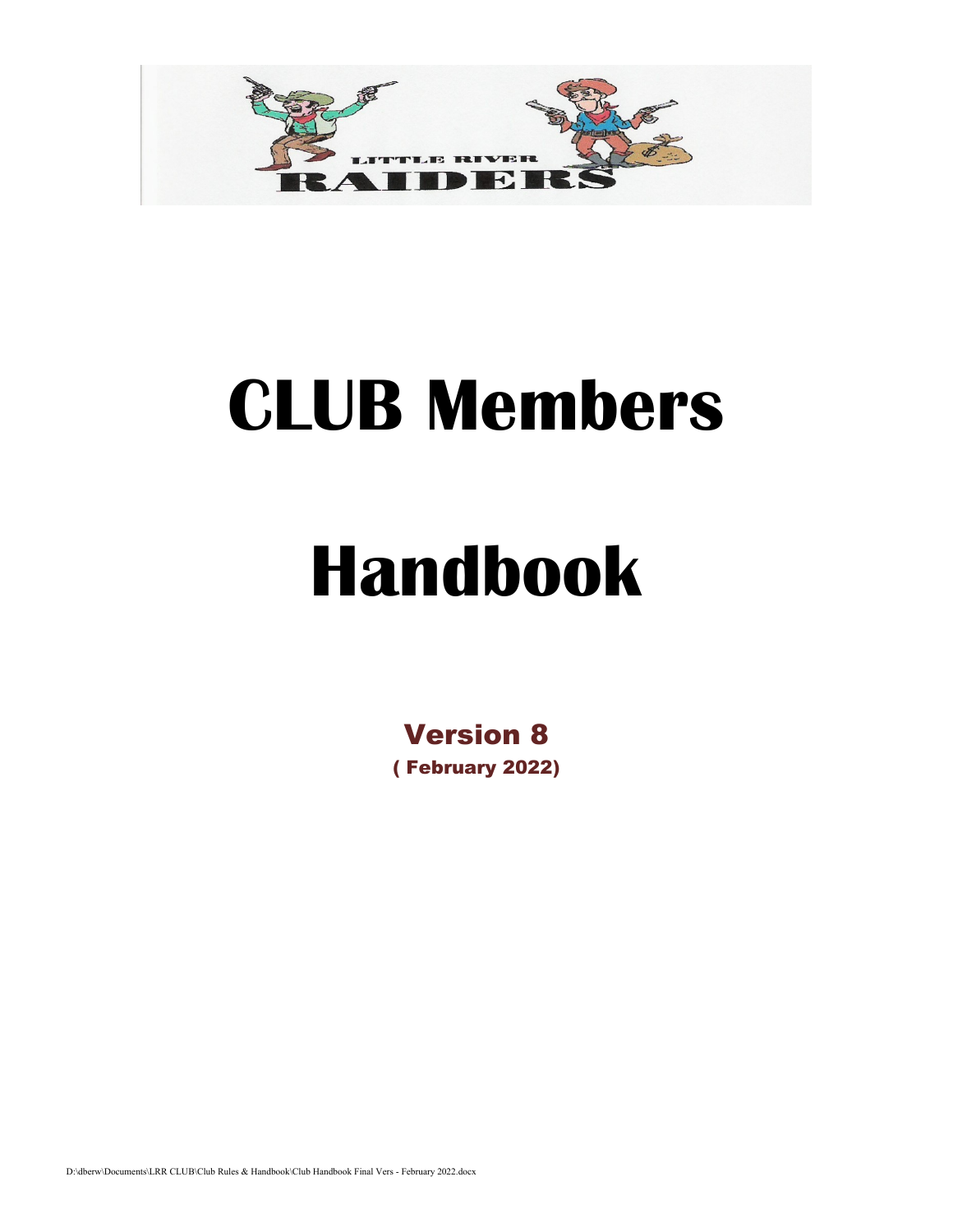|                                          | 3              |
|------------------------------------------|----------------|
| Ammunition Specifications                | 9              |
| Annual Club Awards Rules                 | 12             |
| Attendance & Match Participation         |                |
|                                          | 6              |
| Children on the Range                    | 8              |
|                                          | 9              |
|                                          | 9              |
|                                          | 3              |
|                                          | 5              |
|                                          | 9              |
| Competition Duty Officers                | 11             |
|                                          | 2              |
| Eagle Park - Shooting Alone              | 6              |
| Handgun Licence & Permit to Acquire      |                |
|                                          | 4              |
| Handgun Event Activity Record            | 22             |
|                                          | 4              |
| Handgun Participation - The Golden Rules | 7              |
| Handgun Safety Course                    | $\overline{4}$ |
|                                          | 4              |
| Handguns - Conditions of Use             | 5              |
|                                          | 5              |
| Honorary Social Member                   | 3              |
| Inducting New Members                    | 3              |
|                                          | $\overline{2}$ |
| Juniors & Safety on the Range            | 8              |
|                                          | 8              |
|                                          | 19             |
| Longarm Safety Course                    | 4              |

#### INTRODUCTION

Welcome to the Little River Raiders Single Action Shooting Club, and to the sport of Single Action shooting. The purpose of this handbook is to acquaint you with the Club and the sport.

Single Action shooting preserves and promotes the use in competition of the firearms which were typical of the American 'Old West': single action revolvers; lever action rifles; and lever or side-by-side double barreled shotguns. We are a re-enactment sport and, as well as using the guns of the period of the 'Ol' West', we also dress in attire reminiscent of the period.

#### DISCLAIMER

It is not the Club's responsibility to ensure that you are knowledgeable of the sports' Rules and Conventions of Single Action. The Club will help where it can, but the responsibility for "knowing the Rules" rests with you, the member.

|                                        | 13             |
|----------------------------------------|----------------|
| Main Rifle Range Safety                | 9              |
| Member Firearm Licences                | 10             |
|                                        | 3              |
| Members NOT Owning Handguns            | 7              |
| Notification Of Receiving Instruction  | 5              |
|                                        | 8              |
|                                        | $\overline{2}$ |
|                                        | 20             |
| Personal Attendance record             | 7              |
|                                        | 7              |
|                                        | 10             |
| Provisional Handgun Licence for Target |                |
|                                        | 4              |
|                                        | 6              |
|                                        | 6              |
|                                        | 3              |
| Renewal of Membership                  | 10             |
| SAFETY - First, Last & Always          | 7              |
|                                        | 3              |
|                                        | 15             |
|                                        | 3              |
|                                        | 3              |
|                                        | 2              |
| The 10 Commandments of                 |                |
|                                        | 9              |
|                                        | 3              |
|                                        | 10             |
|                                        | 10             |
|                                        | 8              |

#### SSAA - SPORTING SHOOTERS ASSOCIATION OF AUSTRALIA (VIC)

Little River Raiders Single Action Shooting Club is a subclub of Sporting Shooters Association of Australia (Vic) (SSAA(Vic)). We are not a legal entity in our own right, but are covered by SSAA's Company status. We are bound to observe the SSAA Rules, Articles, and Constitution. Membership of SSAA(Vic) is a pre-condition of

#### OUR CLUB

membership of Little River Raiders.

Our sport is governed by the **SASS Shooters Handbook** and the **ROI Course Notes**. These can be viewed and downloaded at the SASS website – [www.sassnet.com.](http://www.sassnet.com/) Please make sure you are familiar with the safety and rules aspects of these publications (see p15).

The **Local Range Rules** ( $p19$ ) are to be read and applied in conjunction with the SASS publications.

This Club Members Handbook is your guide to the Club and the discipline in general.

Please ensure that you are familiar with these publications, and refer to them when necessary.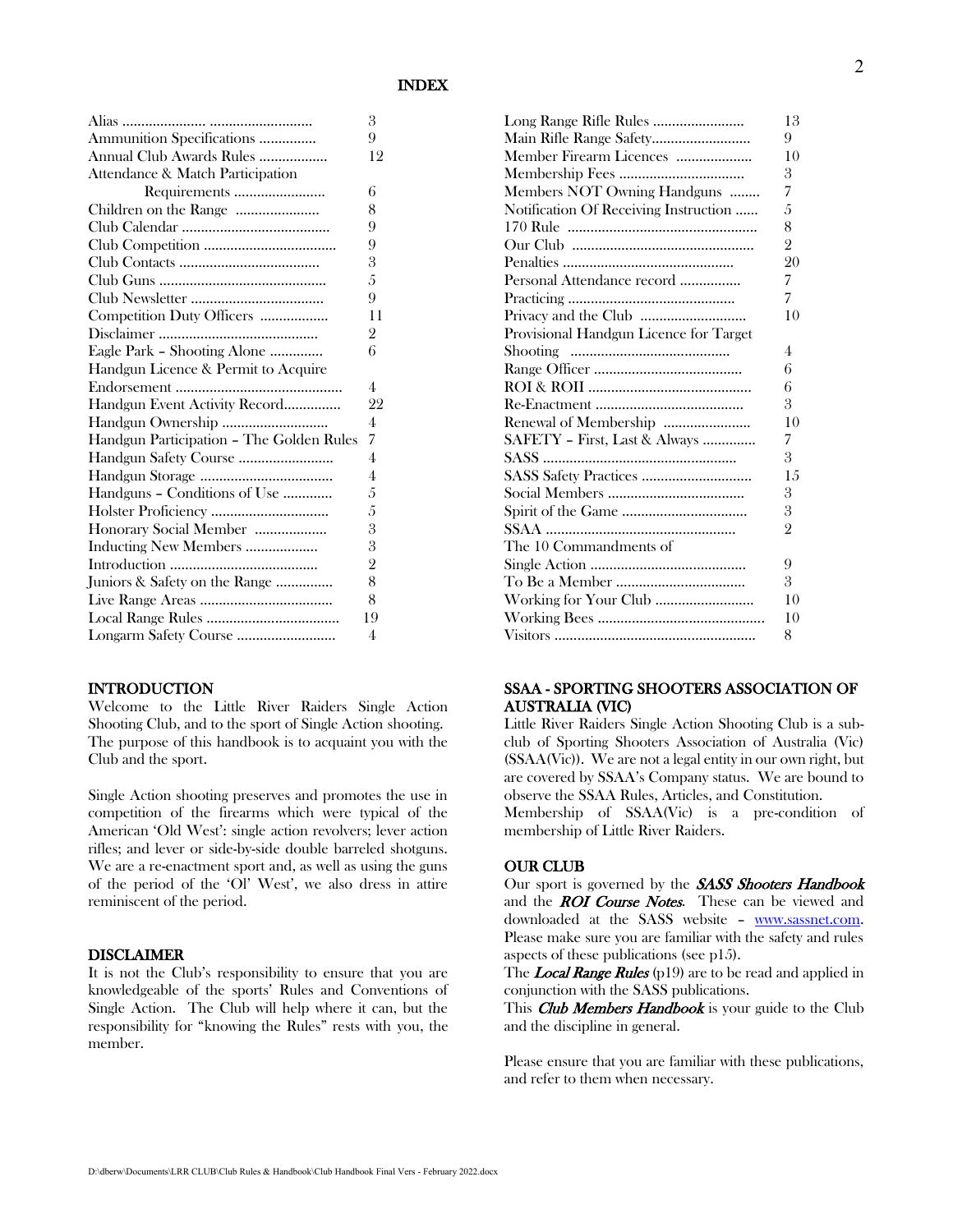#### SASS – SINGLE ACTION SHOOTING SOCIETY

SASS is the World governing body of single action shooting. Little River Raiders observe SASS rules and protocols.

Single Action Shooting in Australia is regulated by the SASS Shooters Handbook and, together with the Eagle Park Range Rules (see later Chapter), regulates our Club events. All members are required to familiarise themselves with the Handbook, and our Range Rules.

The SASS Shooters Handbook can be downloaded from https://www.sassnet.com/Shooters-Handbook-001A.php

#### CLUB CONTACTS

Need further help or advice? Club Officers who can help you are listed on the Club Website: [www.littleriver raiders.com.au](file:///D:/dberw/Documents/LRR%20CLUB/Club%20Rules%20&%20Handbook/www.littleriver%20raiders.com.au)

#### SPIRIT OF THE GAME

Our creed of good sportsmanship is summed up in the term 'Spirit of the Game'. This means that good sportsmanship takes precedence over winning, and that we will, enthusiastically, enter into 'the spirit of the game'.

Spirit of the Game also means that you participate willingly in what the competition asks for. You do not look for 'clever' ways to create an advantage out of what is, or is not stated, as a rule or shooting procedure. Belligerence or threatening behaviour is a serious breach of Spirit of the Game, and match disqualification can result.

Spirit of the Game is simple: Come to the sport in a spirit of good sportsmanship, and fellowship, and BRING YOUR SENSE OF HUMOUR.

#### RE-ENACTMENT

Single Action Shooting is a re-enactment sport.

We are one of only a few Victorian shooting sports that are approved to shoot handguns of more than .38cal, up to .45cal. That approval was conditional upon us being, and remaining, a sport which re-enacts the firearms, accoutrements and attire of the American West.

It is therefore a condition that participants must dress in a style which is consistent with the era.

Baseball caps, shorts, short-sleeved shirts, and sneakers are not permitted. 'cammos' are not permitted on our ranges at any time.

It is not hard to dress 'cowboy'! Jeans, a check work shirt a 'cowboy style' hat and, initially, typical work boots make a perfectly acceptable start.

Sure, you'll see some pretty flash western attire on the Range, but you can ease into that at your own pace.

#### ALIAS

Each member is required to adopt an alias appropriate to the character or persona they have adopted. Your alias is registered with SSAA as part of your membership of that organisation, and no SSAA alias may duplicate another.

Your alias is what you will be known by, and it will be used in all Club publications.

Try to adopt an alias which is consistent with the 'cowboy' period we celebrate. Perhaps the name of a movie character from the golden era of westerns, or perhaps a name out of history - as with Judge Parker, Capt. Jack Hays or just make up your own. Have a talk to the Club Captain for guidance.

#### TO BE A MEMBER

To be (and remain) a member of Little River Raiders you must:

- Be and remain financial within the Club;
- Be and remain a financial member of the SSAA

The membership year runs from 1 July to 30 June of the following year. Under the Firearms Act 1996 we are not allowed to carry unfinancial members. Any member falling unfinancial must be notified to Victoria Police within 7 days of that occurring.

DO NOT BECOME UNFINANCIAL BECAUSE YOUR MEMBERSHIP WILL CEASE IMMEDIATELY, AND YOU'LL NO LONGER HAVE A "GENUINE REASON TO POSSESS" HANDGUNS. Note: See Renewal of Annual Club Membership on page 10 for the other requirements in order for the Club to renew your membership. It is more than just paying the fee.

#### SOCIAL MEMBERS

The Club also welcomes Social (i.e. non-shooting) members. We especially encourage the family and friends of our members to join.

As a social member you are not obliged to be a member of the SSAA.

#### HONORARY SOCIAL MEMBER

This category of membership is conferred by the Committee in recognition of the contribution of an individual, generally a non-member, to the Club. As with a social member they are not obliged to be a member of the SSAA. Honorary Social Members are invited each year to confirm they wish to continue with this class of membership.

#### MEMBERSHIP FEES

Current Membership fees are set out on the Little River Raiders Website [www.littleriverraiders.com.au](file:///D:/dberw/Documents/LRR%20CLUB/Club%20Rules%20&%20Handbook/www.littleriverraiders.com.au)

Note: Cost of entry to monthly competitions and Rawhide, our annual signature shoot, is included in the subscriptions of Ordinary Members (incl. families and juniors).

#### INDUCTING NEW MEMBERS

It is our wish at all times that new members are given every support and assistance as they settle in to our Club, and in to Single Action.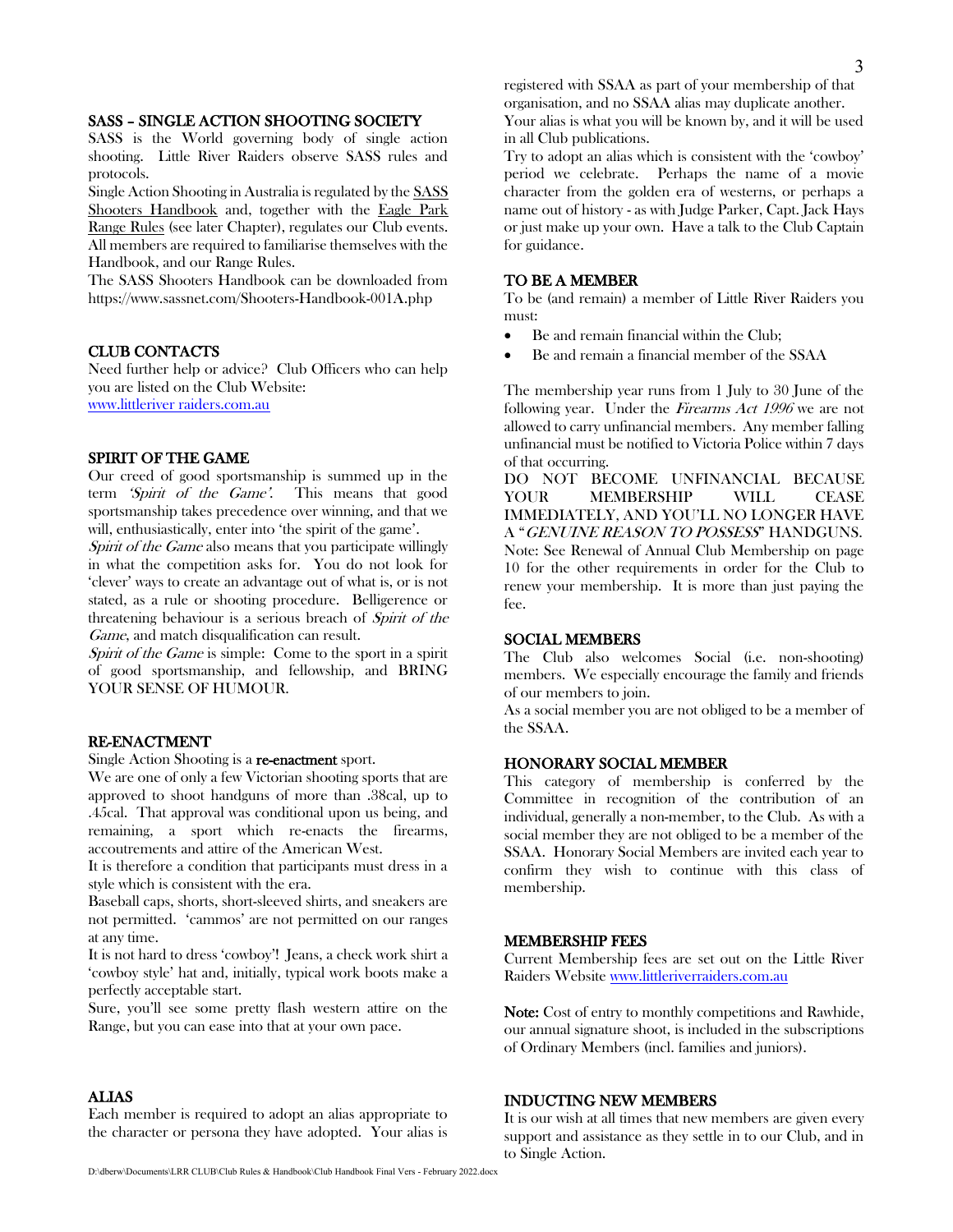- Every Club member is expected to look out for new members, and help with advice and friendly instruction where appropriate.
- Don't feel embarrassed about being a 'newbie'. We all were, once. You'll make mistakes, and more experienced members will pull you up for them. But it's all in the spirit of giving help and guidance. We WANT you in our sport.
- New members are invited to speak with any of the listed Club Contacts (see our website) should you have any queries or concerns.

Our purpose is to assist the new member to quickly become comfortable with the sport, and to feel competent to participate in competition.

#### HANDGUN SAFETY COURSE LONGARM SAFETY COURSE

Unlicensed new members must, within 3 months of being accepted for membership, complete the Basic Firearms Safety Course (Handgun) and also a Longarm Safety Course if not already held.

The Club Captain can arrange these courses for you.

On completion of the course you'll be issued with a Course Certificate. It is your responsibility to provide a copy of this Certificate to the Club Secretary for our records.

If there is no record (e.g., Copy of Certificate(s)) on your file of you having completed the Course/s, we cannot endorse your subsequent applications for a handgun licence, or any Application for a Permit to Acquire a Handgun. THIS IS YOUR RESPONSIBILITY!

New members will not be allowed to shoot (handguns or long-arms) in competition until they have successfully completed the relevant Basic Firearms Safety Course.

#### PROVISIONAL HANDGUN LICENCE for TARGET SHOOTING

You must be a member of an approved handgun target shooting club to qualify for a Provisional licence for the purposes of target shooting. Little River Raiders is an Approved Handgun Shooting Club.

As mentioned above, you must complete the Basic Firearms Safety Course (Handgun) within 3 months of obtaining a provisional licence. This is a condition of the Firearms Act.

The Provisional licence does not qualify you to own handguns. It does entitle you to use class 1, 2, 3 and 4 handguns on an approved range.

You must participate in at least 5 'approved matches' under the Provisional licence before you can apply for a General Category Handgun Licence. Our Club requires that those 5 participations be at our Club so we may responsibly assess and, as necessary, train you to safely use a handgun.

Your (permanent) license application must be endorsed by a Nominated Officer of the Club. For us to endorse your licence application, we must be satisfied that you:

have completed the Handgun Safety Course (have you provided us with a copy of your Course Certificate?);

- have a sound knowledge of firearms & safe handling;
- have participated in at least 5 matches;
- can meet the safe storage of handguns requirements.

#### HANDGUN OWNERSHIP – FIRST HANDGUN

Before you can apply for a Permit to own a handgun  $(Vic)$ Firearms Act 1996) you must be a member of an 'approved handgun shooting club', and hold a General Category Handgun Licence. During the first 6 months of your full licence you may only acquire one .22 calibre and one centrefire handgun. The LRR Committee has determined that approval will only be given to purchase a single-action centrefire revolver.

As a handgun owner, you will be required to participate in at least 10 approved target shooting days each year (see later Chapter – Match Participation Requirements).

#### HANDGUN LICENCE & PERMIT TO ACQUIRE ENDORSEMENT

Members applying for a handgun licence or a Permit to Acquire (PTA) a Handgun must have that application endorsed by the Club.

Club Endorsement Forms can be downloaded from the Club Website and must accompany the Licence/PTA Application Form when given to the Club Nominated Officer for signing.

ALL members seeking endorsement of a handgun licence application or a PTA, must provide the Club with evidence that they have completed the Basic Handgun Safety Course.

ALL members seeking Club endorsement of a PTA will be required to have had their handgun storage inspected and approved by the Club before the Club will give its endorsement.

ANY member seeking endorsement for acquiring a handgun used in a class of match which is shot at another Club, and not at Little River Raiders, will be required to provide such evidence as will satisfy this Club that the purpose is genuine, including evidence of their membership of the other Club, and confirmation by that Club of their participation in the relevant class of match.

Nominated Officers of the Club are: Club President; Club Captain; Club Secretary.

A *Nominated Officer* of the Club is not authorised to endorse his/her own PTA's or the PTA's of any member of his/her family or household.

#### HANDGUN STORAGE

It is a condition of handgun ownership that you securely store your firearms.

'Safe storage' is spelt out in the Victorian Firearms Act <sup>1996</sup>.

As an 'approved shooting club', we are authorised to inspect and approve members' storage. If you are applying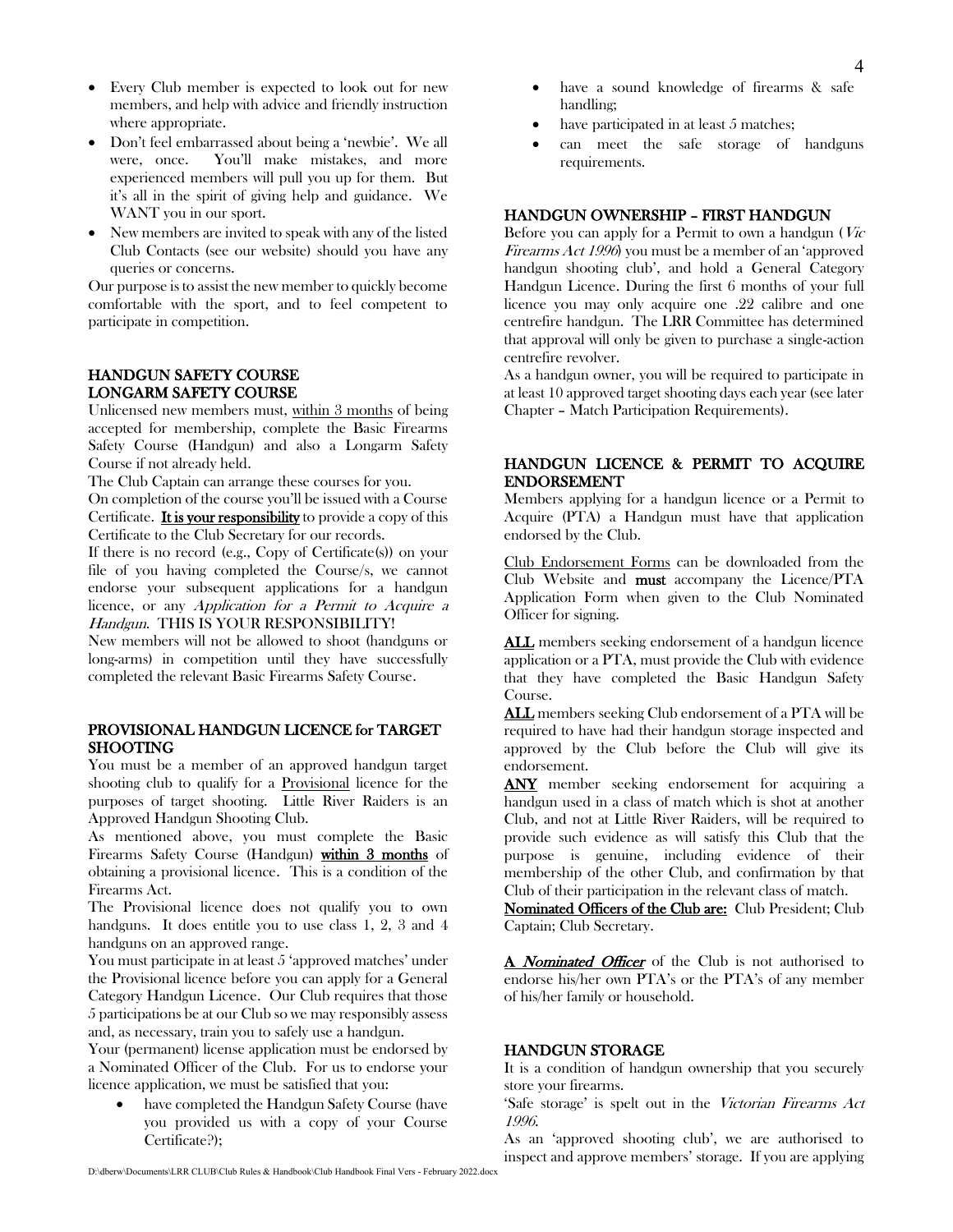for a *Permit to Acquire a Handgun*, you will be required to obtain written endorsement from the Club. To provide that endorsement the Club is required to have inspected your storage and put a report on your file for future reference. Without such a report, Club endorsement cannot be given. This is a reminder to ALL members …… if you haven't had your handgun storage inspected and approved by the Club, get it done NOW.

#### Club Handgun Storage Requirements

The Club has studied the Firearms Act, consulted with Victoria Police Licensing Regulations Division, and taken advice from District Firearms Officers, to establish the criteria it will look for when inspecting your handgun storage.

What we need to see:

- i A steel safe with a minimum 3mm thick walls and door;
- ii A secure locking system on the safe;
- iii A safe that is not easily penetrable;
- iv A safe which, if less than 150kg when empty, is bolted to the building structure (frame/floor/wall);
- v Key kept securely in a separate room when it is not being carried by the licence holder;
- vi Separate lockable storage for all cartridge ammunition;
- vii If more than 15 guns are stored on the premises, an active alarm system as per the Act.

#### HANDGUNS – CONDITIONS OF USE

Members may use their handguns in competition at 'approved' matches, and in practice at 'approved' shoots – such 'shoots' being the practice sessions as listed in the Club calendar and organised and conducted by the Club in accordance with the Victorian Firearms Act 1996. Participation in these events will count towards a members' minimum participation requirements.

b) In addition, handgun (target) licenced members may, at any time, on an approved range, and subject to observance of all other requirements of the Act, the Range, and Club Rules, use their handguns "for the purpose of preparing for" competition. "Preparing for competition" may include: shooter practice; testing the firearm/s after repair or modification; testing ammunition loads or any other activity which can reasonably be identified as 'preparing' the shooter for competition.

c) A licenced shooter may also use their handguns at any time they are instructing a non-licenced person who is shooting under a Notification of Receiving Instruction (NoRI). Such activity is not restricted to match days, or 'approved' shoot days  $(4<sup>th</sup>$  Sunday).

d) Any handgun shooting activity which does not correspond with the conditions of a), b), or c), should be assumed to be outside of the conditions of licence, and would render the member liable to loss of licence and handguns, as per the Act.

e) At all times a Little River Raiders range is in use, it must be under the control of an RO.

#### CLUB GUNS

The Club owns firearms which are available to appropriately licensed members who do not have their own. Access to these firearms will be free of cost for the first 12 months. Thereafter a nominal fee will be charged to assist with maintenance and upkeep costs.

Ammunition for use in Club Guns must be purchased through the Club. See Club Captain for information. All ammunition used on the Range must comply with the 'Ammunition Specifications' (refer p9) of this Handbook).

#### HOLSTER PROFICIENCY

Members must successfully complete a *Single Action* Holster Proficiency course to be eligible to shoot in competition 'from the holster'. Holster qualification from another discipline does not apply.

The Club Captain will organise your Holster Qualification Course.

Prior to undertaking the Holster Qualification Course, the shooter must safely stage their handguns on the firing line as directed by the Range Officer (RO), retrieving and restaging the handguns in accordance with the stage procedure.

'Staging' the handguns means placing them on a table or 'hay bale' as directed at the location from which they'll be used. The handguns are then picked up, used, and returned to that location whilst the stage is completed.

It is your responsibility that evidence of Holster Proficiency is provided to the Club Secretary for our records.

Holster standards and rules are dealt with in the SASS Shooters Handbook, and should be studied. Make note of the requirement that holsters must not depart from the vertical by more than 30° when worn. This is of particular relevance to the cross-draw holster.

#### NOTIFICATION OF RECEIVING INSTRUCTION

An un-licenced person may not shoot a handgun unless they and their 'instructor' complete a NORI (Notification Of Receiving Instruction);

- NORI's are a contract between LRD, the unlicenced person and the licenced shooter who has undertaken to 'instruct' the un-licenced person;
- The Club IS NOT a part of that contract;
- The NORI is an authorisation only to "receive" instruction" from the licenced person named on the NORI.

#### LRR's position is:

A stock of NORI's is usually kept in the Club Room files. However it is preferable – if a member intends hosting a visitor under a NORI – that the form be downloaded from the Vic Police website [www.police.vic.gov.au/firearms-forms-](http://www.police.vic.gov.au/firearms-forms-and-reference-information)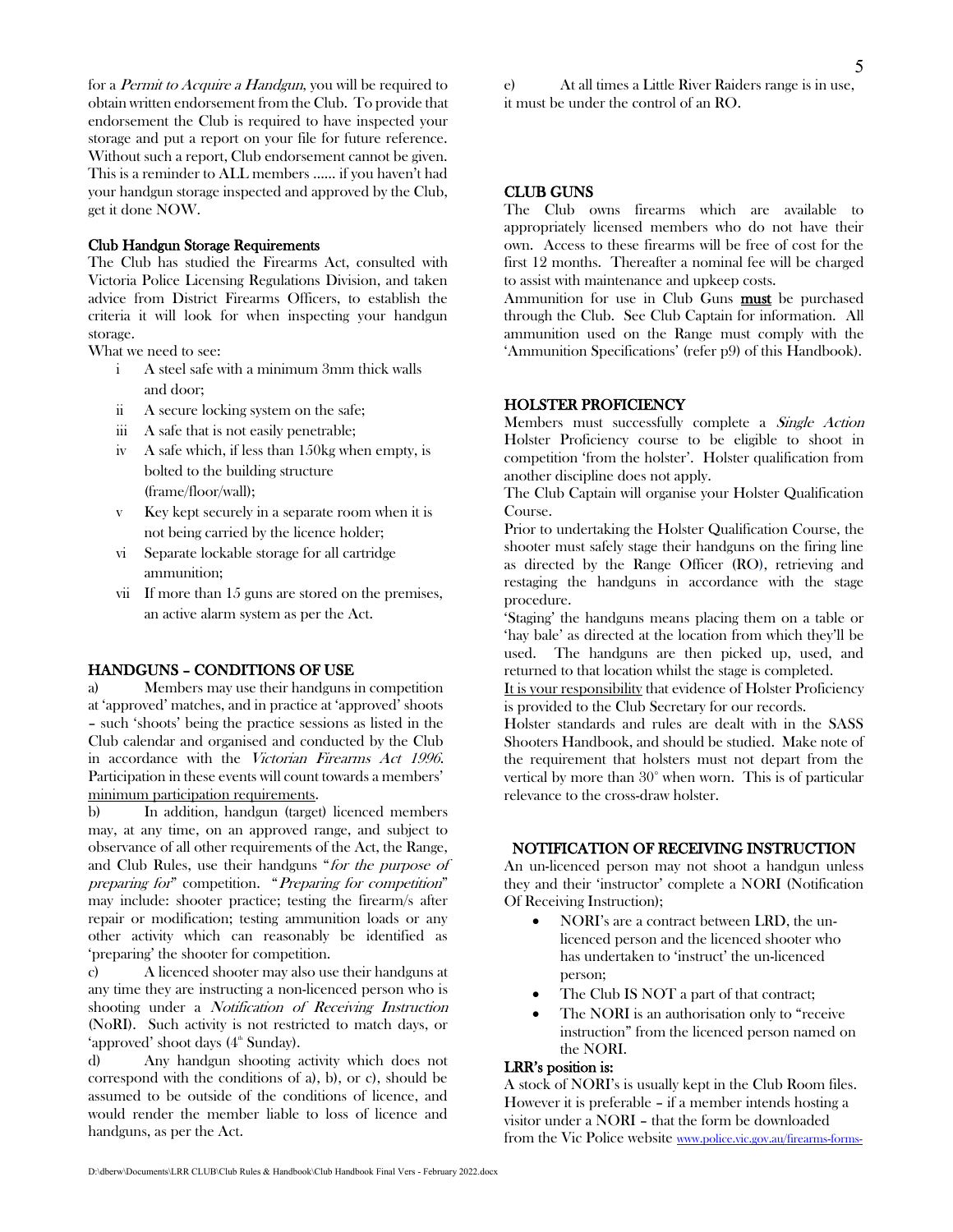[and-reference-information](http://www.police.vic.gov.au/firearms-forms-and-reference-information) and completed prior to coming to the Range.

- A NORI is not an approval to engage in competition.
- For obvious safety reasons LRR does not permit un-licenced persons receiving instruction under a NORI to shoot in competition (see Club Rule 5.8). Even newly joined members must first obtain a Provisional licence, and be checked out by an independent Club officer, before they may shoot in competition with the Club;
- A member may use one of our unused Ranges for giving instruction to their guest, or have their guest join in the organised practice held each  $4<sup>th</sup>$ Sunday;
- The Club may permit a person under a NORI to shoot a stage:
	- o After competition has been completed;
	- o Under the control of a suitably qualified Club Officer;
	- o Where arrangements in advance have been made with the Club.

#### RANGE OFFICER

At NO time are the Range facilities to be used by anyone (member or public) unless an authorised Range Officer (RO) is present.

It is the role of the Range Officer to ensure any shooting activity is conducted safely, efficiently and consistently.

Only qualified RO's may act in this capacity.

Single Action Shooting recognizes 2 levels of Range Officer (SASS ROI & ROII) as qualified to conduct shoots.

#### ROI (Range Operations Basic Safety Course, Level I)

The purpose of this course is to ensure safety and consistency at every match conducted under SASS Rules. The course material is designed to help clarify and interpret the SASS Handbook which, as previously mentioned, is the source of Single Action rules.

Little River Raiders requires ALL members to undertake the ROI course within 3 months of joining the Club (see Club Captain). It is not in the least difficult, and will greatly assist in your knowledge and understanding of the sport, and of its 'Do's & Don'ts'.

#### ROII

This course builds upon the ROI course, and trains the RO in the safe setup of courses of fire, and safely conducting shooters through the course of fire.

As previously mentioned, NO shooting activity may be conducted on our Ranges unless it is under the control of a qualified ROI or ROII.

Little River Raiders requires that ALL members undertake the ROI course as a minimum so as to develop their awareness of the Rules of our sport, and to increase their safety skills. Courses will be conducted by the Club from time to time as numbers dictate, and the ROI and ROII course notes can be viewed at [www.sassnet.com/Shooters-](http://www.sassnet.com/Shooters-Handbook-001A.php)[Handbook-001A.php](http://www.sassnet.com/Shooters-Handbook-001A.php)

#### EAGLE PARK – SHOOTING ALONE

Eagle Park Range has rules governing members wishing to shoot outside of Club-booked days. Our Club-booked days are:

- 1<sup>st</sup> Sunday Centrefire, Standard Match;
- $\bullet$   $3<sup>rd</sup>$  Sunday Single Action Match;
- 4<sup>th</sup> Sunday Wild Bunch and Club practice
- $\bullet$  5<sup>th</sup> Sunday 3P Core Event and Working Bee

See Club Calendar on our website for our full schedule. To shoot outside of those days you will need:

- $\checkmark$  ROI certification;<br> $\checkmark$  To be listed with
- To be listed with Eagle Park management by the Club.

We require all members to be ROI qualified.

ROI qualified members are assessed by the Committee to shoot alone and are listed with the Eagle Park Range office.

When you are approved by the Club to shoot alone can get a key to the Target Locker on Range 13. A deposit of \$20 is required and will be refunded when the key is returned to the Club. You are also required to fly the red flag to show the range is in use.

Please make sure that all targets, as well as the red flag, are packed away, and the Target Locker is securely locked before you leave.

If you wish to shoot on a day other than a Club day, please:

- $\checkmark$  Report to the Range Office and advise them you are shooting alone or on a day which is not a Club day. They'll check you off against our list;
- $\checkmark$  If there are two or more of you shooting, then one must be nominated as RO, and not be shooting whilst functioning as such.

If you are 'instructing' a non-licensed person, you must complete and file a *Notification of Receiving Instruction*.

#### ATTENDANCES & MATCH PARTICIPATION REQUIREMENTS

#### Handgun owners

Handgun owners (target) must satisfy the participation requirements of the Vic Firearms Act 1996 (s16(3)&(4)) as a condition for maintaining their license.

If you do not meet your 'participation requirements you could lose your license and your handguns.

If you own one or two classes of handgun then you must have 10 attendances per calendar year.

If you own more than 2 classes of handgun, your participation requirements will increase.

Classes of handgun are:

| Class 1 | Air Handguns                             |
|---------|------------------------------------------|
| Class 2 | <b>Rim Fire Handguns</b>                 |
| Class 3 | Up to $\&$ including .38"/9mm Centrefire |
|         | or Black Powder (i.e. percussion)        |
| Class 4 | Over $.38''/9$ mm, and up to $.45''$     |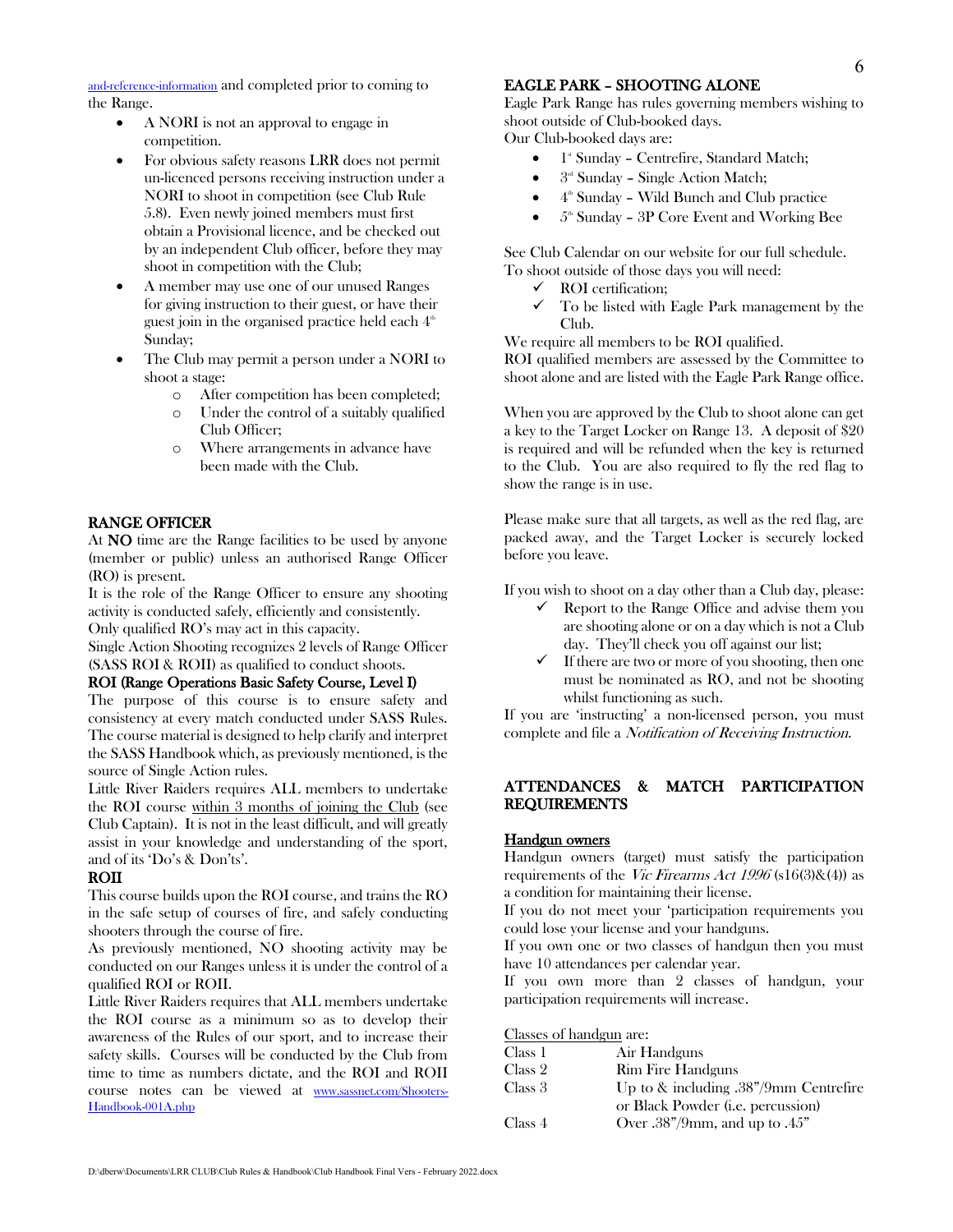Remember, the number of attendances you are required to meet is determined by the number of **classes** of handguns you own – NOT by the total number of handguns you own. Attendances must be at Approved Club Matches, or Approved Club Shoots.

Approved Club Matches are our regular monthly Club matches, and the invitationals we run during the year such as Rawhide, etc.

Approved Club **Shoots** are the practice days scheduled throughout the year and shown in our Club Calendar.

Always make sure that your attendance is recorded in the Club Participation Record – whether at a 'Match', or a 'Shoot'. At Club Matches 'sign-in' sheets will be available to record your participation. You are responsible for recording your participation at non-Club 'Target Shoots'. Licensing & Regulation Division has published a 'Quick Guide' on the subject called **HANDGUN TARGET** 

**SHOOTING: Participation Conditions.** This can be viewed on the LRD website:

[http://www.police.vic.gov.au/](http://www.police.vic.gov.au/firearms-forms-and-reference-information)firearms-forms-an[d](http://www.police.vic.gov.au/firearms-forms-and-reference-information)[reference-information](http://www.police.vic.gov.au/firearms-forms-and-reference-information) . Then click on 'Handguns – Information'.

#### Members NOT Owning Handguns

The Club requires members holding a *General Category* Handgun Licence but NOT owning handguns to participate in at least 4 Club single action matches per club calendar year to demonstrate they are ACTUALLY engaged in handgun target shooting (Refer Club Rule 5.9). Failure to do so will result in review of your membership by the Committee.

An exception to this Rule will apply to those granted an exemption by Vic Police (copy to be provided to the Club). **Explanation:** Vic Police have advised us that if you are not **actively** participating in the sport of target shooting, then you are not satisfying your "reason" for holding the licence. The Club is charged with ensuring compliance with the law, so has implemented the above rule. If you are not "active" in the sport of target shooting, then your Club membership will be reviewed by the Committee, and may be terminated.

#### HANDGUN PARTICIPATION – THE GOLDEN RULES

- 1. Every handgun (target) owner must attend at least 10 events (matches and/or shoots) on 10 separate days in each calendar year (more if you own 3 or 4 classes of handgun);
- 2. Of those events, at least 6 must be as a competitor in Approved Matches. You are not restricted as to the class of handgun used in these matches;
- 3. The remaining required attendances can be at either 'Matches' or 'Shoots'.
- 4. For each class of handgun you own, you must participate in at least 4 events in that class – either matches or shoots.

If you own more than 2 classes of handgun, then your 'participation' requirements will increase as follows: 5. If you own 3 handgun classes, you must:

> $\triangleright$  Participate in at least 4 events in each class you own (total 12 "participations" matches and/or shoots);

- Participate on 10 separate days
- ➢ Compete in at least 6 matches (class of handgun not specified);
- 6. If you own 4 handgun classes, you must:
	- $\triangleright$  Participate in at least 4 events in each class you own (total 16 "participations" matches and/or shoots);
	- $\triangleright$  Participate on 10 separate days
	- Compete in at least 6 matches (class of handgun not specified);

#### PRACTICING

As mentioned above, our Club calendar schedules every Friday, Saturday, Sunday & Monday apart from 1st Sunday & 3rd Sunday for practice 'shoots'

On the  $4^{\text{th}}$  Sunday the Range will be attended by one of our Club Officers. If you require the use of Club Guns you will need to contact a Committee member prior to the day.

To be recorded as a 'Club Shoot' day you must fill out the Club Participation Record which can be found on our Club website.

Members who are RO1 qualified and approved by the Club to shoot alone can get a key to the Target Locker on Range 13. A deposit of \$20 is required and will be refunded when the key is returned to the Club. You are also required to fly the red flag to show the range is in use.

Please make sure that all targets, as well as the red flag, are packed away, and the Target Locker is securely locked before you leave.

#### PERSONAL ATTENDANCE RECORD

Whenever you visit another Club or Range (say, to attend another Clubs' competition) you should carry with you your own Personal Attendance Record (see Handgun Event Activity Record page 22) and have it signed off by the match RO. At the end of the year you should pass the Record back to the Club Secretary who will include those attendances, along with your Home Club attendances, in the annual 'Handgun Participation Report' sent to LRD. This report demonstrates that you have complied with the participation requirements of the Act.

#### SAFETY – FIRST, LAST & ALWAYS

As with ALL shooting disciplines, single action shooting has the potential to be dangerous. Our objective is to follow practices on the Range which reduce that potential to the barest minimum.

Your first priority as a new member is **not** to become a top grade competitor. Your first priority is to make **safety** - for yourself and other shooters – your over-riding skill and concern.

Our basic safety rules are those set down in the SASS Shooters Handbook (see SASS Safety Practices P15 in this Handbook). You are required to familiarize yourself with these Safety Rules, as well as our Local Range Rules. Also, all new members must successfully complete the Basic Firearms Safety Course for both handguns and longarms BEFORE they'll be permitted to shoot with the Club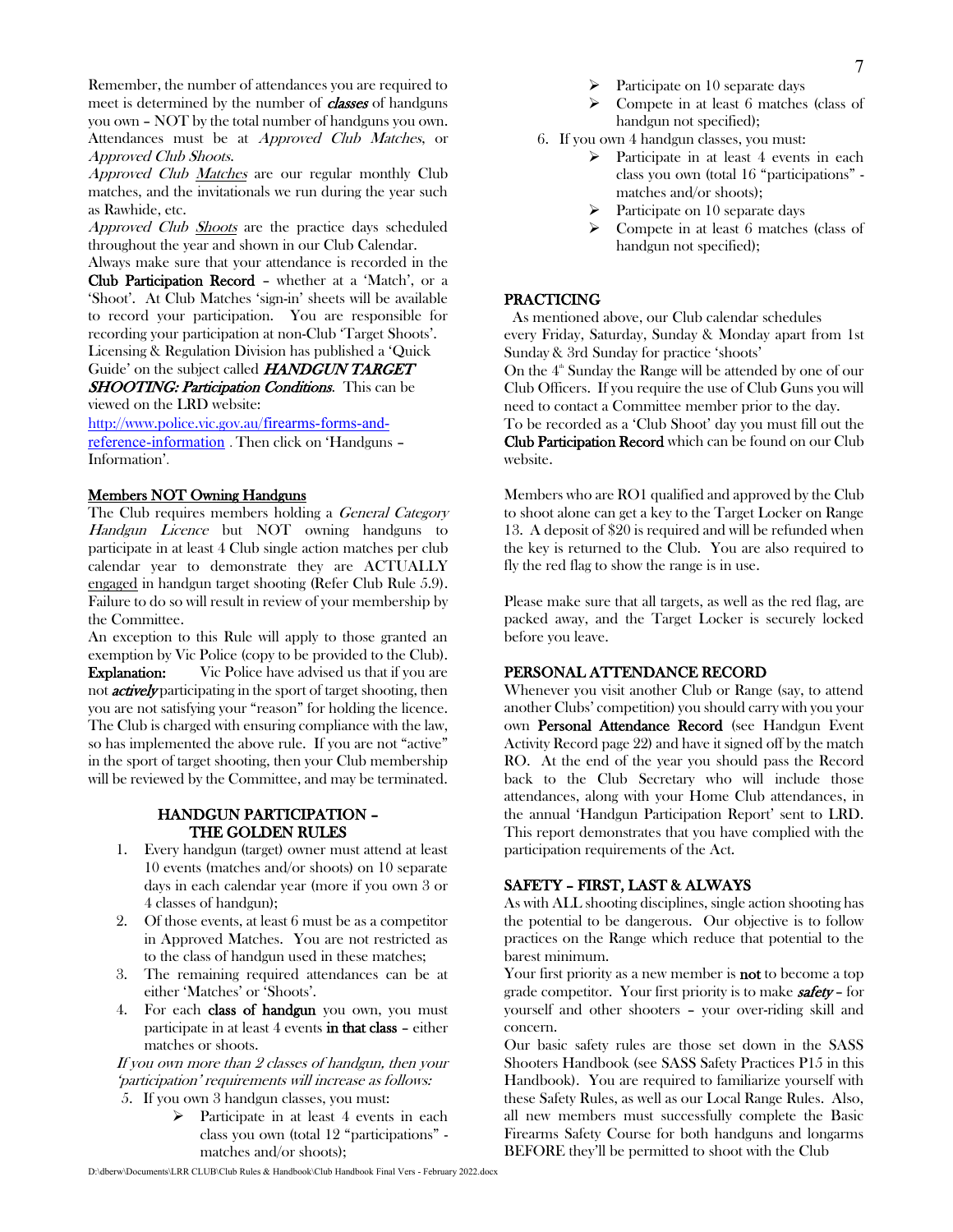It's Loaded!: EVERY firearm must be treated as if it is loaded at ALL times.

Safe Muzzle Direction: The safe muzzle direction of your firearms before, during and after shooting a stage is essential. A muzzle must not be permitted to sweep another person at any time.

- Longarms (rifle and shotgun) must be carried (to & from the firing line) muzzle up and with actions open and empty when proceeding to the Loading Table and leaving the Unloading Table ;
- Handguns are deemed 'safe' when holstered (always unloaded except when on the Firing Line i.e. from loading table to unloading table).

#### Loading Table:

- You must not move more than one metre from the loading table if you are carrying loaded handguns
- If you need to leave the Loading Table you must leave your loaded handguns on the Loading Table.
- Each person should check the person next to them has a hammer down on an empty chamber and get someone to check them.

170 Rule: You'll hear constantly of the "170 Rule", as in "Don't break  $170"$  or "Mind the  $170"$ . This is another element of the "muzzle direction" issue.

In Single Action shooting, the "170 Rule" is relevant whilst you are actually engaged in shooting the stage. It means that that you must not at any stage let the muzzles of your firearms stray more than  $+/- 85^\circ$  in any direction from straight down range.

To imagine "the 170" - stand facing directly down range and imagine a cone or funnel going out from you, the cone having an angle of 85° to your left, 85° to your right, and the same up and down. If you permit your muzzle to stray outside of that imaginary cone, you'll have broken the 170, and suffer a Stage Disqualification.

#### JUNIORS & SAFETY ON THE RANGE

The Club has a duty of care to ensure the safety of ALL persons attending the Range. That duty is especially important in the case of children (juniors).

In pursuance of that duty of care, the Club applies the following policy and practice concerning 'Juniors & Safety on the Range'.

#### **GENERAL**

Children and Junior shooters being brought onto the Range area are the responsibility of their parents/guardian or host adult and must be under the care and control of their parent/responsible adult at all times.

Working with Children (WWC) Accreditation is held by Committee members and many of our general members.

Juniors entering the Range environs MUST wear hearing and sight protection at all times that the Range is "live". 'LIVE RANGE' AREAS DEFINED

The 'Live Range' area is defined on each Range as the line of sight from the end of the loading and unloading tables at the start of each range. Only the shooter, and those who are directly associated with managing the shooter may be in that area.

#### CHILDREN UNDER THE AGE OF 12 YEARS

Children under the age of 12 years must remain behind the designated **'live Range'** area and always under the direct supervision of a designated adult.

Children must not be allowed to play unsupervised in the vicinity of the Range, as such play might result in a child forgetting where they are, and inadvertently moving into an unsafe area.

ANY Club member observing a child entering the 'live Range' area, or otherwise being concerned that a childs' activities may put themself or others at risk, MUST immediately call a CEASE FIRE. Such call must be made and repeated until it is positively acknowledged by the RO and by the Loading and Unloading Tables.

#### Juniors 12 Years to 16 Years

Little River Raiders encourages and welcomes young people to our sport, but in the interest of all, the involvement of young people must be regulated for obvious safety reasons.

If it is intended that a junior (12 years or more) be permitted to shoot, then the Club Safety Officer or RO must first be satisfied that the junior is suitably instructed on basic firearm safety, and is conducted through the shoot by a qualified (ROI minimum) Club member who also holds WWC accreditation .

If the junior is not a Club member, then prior to them shooting, their parent/guardian must complete the Notification of Receiving Instruction form.

#### **VISITORS**

.

We are proud of our sport, and love to 'show off' whenever we can. So visitors are very welcome on our Ranges provided we (and they) observe some necessary safety and legal requirements.

- Members are encouraged to bring their guests and family along to our shoots;
- All visitors must wear eye and hearing protection (mandatory);
- Visitors must remain behind the designated 'live Range' area (see 'Live Range' Areas Defined) and must not intrude upon the Loading and/or Unloading tables;
- Visitors may not handle any firearms except as provided below;
- Visitors will be permitted to shoot (receive instruction) provided they submit suitable ID and confirm that they are not a Prohibited Person. The person giving instruction to the visitor must complete and lodge the Notification of Receiving Instruction form with LRD (download from: [http://www.police.vic.gov.au/firearms](http://www.police.vic.gov.au/firearms-forms-and-reference-information)[-](http://www.police.vic.gov.au/firearms-forms-and-reference-information)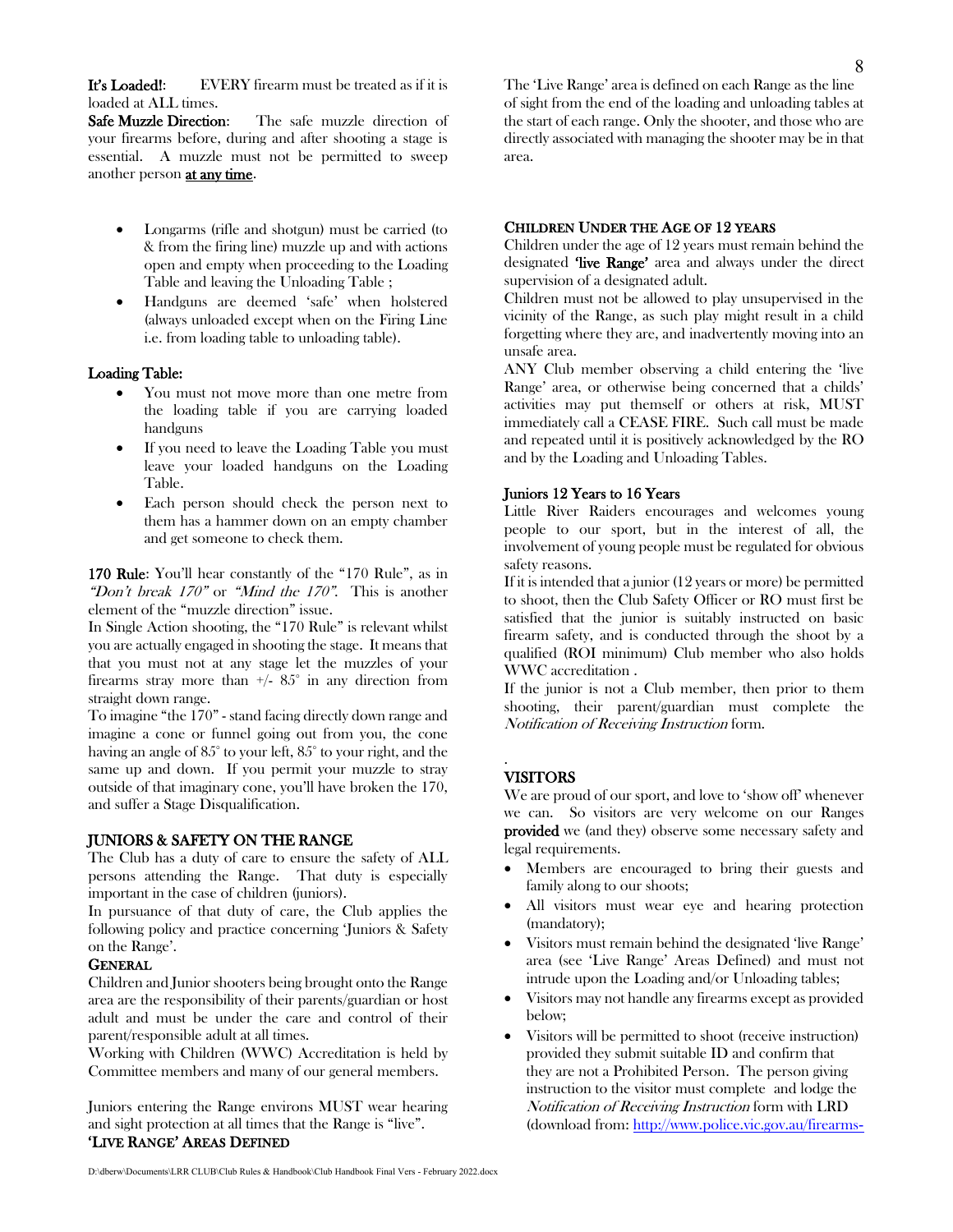[forms-and-reference-information](http://www.police.vic.gov.au/firearms-forms-and-reference-information) Then click on 'Forms' then 'Handguns'

- The Visitor may shoot only under the direct instruction and supervision of an RO;
- The Visitor will not be able to participate in competition, but may be able to shoot a stage after competition is finished for the day.

#### MAIN RIFLE RANGE SAFETY

It has been deemed by the Eagle Park Committee of Management that the following safety practices will be observed for people and vehicles going 100m or more onto the Range (during defined "Cease Fire" periods):

- Vehicles proceeding more than 100m down range must display an operating 'hazard light' (i.e. rotating beacon affixed to the roof of the vehicle;
- Persons proceeding more than 100m down range must wear a high visibility (yellow) safety vest.

All members are asked to ensure that these rules are followed at all times. Failure to do so will almost certainly result in the offending individuals (and also possibly their Club) being suspended from using the Range.

#### CLUB NEWSLETTER

The Club publishes a Newsletter "The Lariat" which we try to issue monthly (depending upon what's happening). The aim of the Newsletter is to help members keep informed, and involved in the Club. Members are encouraged to contribute.

The Lariat is circulated by email. Please contact the Club Secretary if you are not receiving a copy.

#### CLUB CALENDAR

A detailed calendar is published on our website showing all Club events for the year.

#### CLUB COMPETITIONS

Standard and Centrefire Match competitions are held on the  $1^{\mathrm{st}}$  Sunday.

Single Action Club Competition is held on the  $3<sup>nd</sup>$  Sunday Wild Bunch competition on the  $4<sup>th</sup>$  Sunday

Core 3P Match on  $5<sup>th</sup>$  Sunday (when it occurs)

Club Comps are scheduled to start at 9.00am so that we can be over and done by a reasonable hour.

However, to have a 9.00am start means that the range must first be set up, Attendance Records completed, and Posses organised.

Members are expected to be on the Range by 8.30am at the latest to help with set-up, and EVERY member is expected to stay back and assist in packing away our targets and props at the end of the day. It's 'Spirit of the Game'.

Late arrivals will be excluded from the first stage, and score 999.00 for that stage.

#### Protocol at Club Matches:

1. Help with set-up;

- 2. After the red flag has gone up and you have brough your firearms onto the range theFirst thing before doing anything else -sign in on the Club Attendance Record. These will be on the range prior to start of competition. If you are not sure where to find them just ask another member. Ensure that you enter in the Serial No's of handguns being used.
- 3. Assist on the Range spotting; brass pick-up; target re-setting; etc;
- 4. Help pack up at the end of the day.

#### THE 10 COMMANDMENTS of SINGLE ACTION

- Safety
- Keep it fun
- Use common sense
- The benefit of the doubt goes to the shooter
- Treat everybody as you would like to be treated
- Treat everyone equally (Sam Colt made us that way)
- Keep the stage moving (if a problem arises, take it away from the firing line)
- Make sure all of the assignments are covered
- Coach when needed
- Keep it simple

#### AMMUNITION SPECIFICATIONS

- Revolver ammunition must have a muzzle velocity less than 1000fps.
- Rifle ammunition must have a muzzle velocity less than 1400fps.
- The minimum muzzle velocity in all cases is 400fps.

Revolver and rifle ammunition must not be jacketed, semijacketed, plated, gas checked, or copper washed. It must be all lead. Molydisulfide, polymer coated bullets or equivalent are acceptable.

Re-active (i.e. knock-down) targets will be set so as to fall when hit squarely with a standard .38 Special 158gr. Factory load.

#### (ref. SASS Shooters Handbook)

#### Warning!!!

Metal jacket and magnum loads will cause damage to the metal faces of our targets. That damage renders the target unsafe because dangerous ricochets can be thrown back off the damaged steel, and threatens the safety of all range users. Targets so defaced have to be taken out of use and replaced at considerable cost.

Any member found using such ammunition whether in competition or in 'practice' will:

- 1. Be billed the cost of replacing damaged targets;
- 2. Be liable to termination of membership.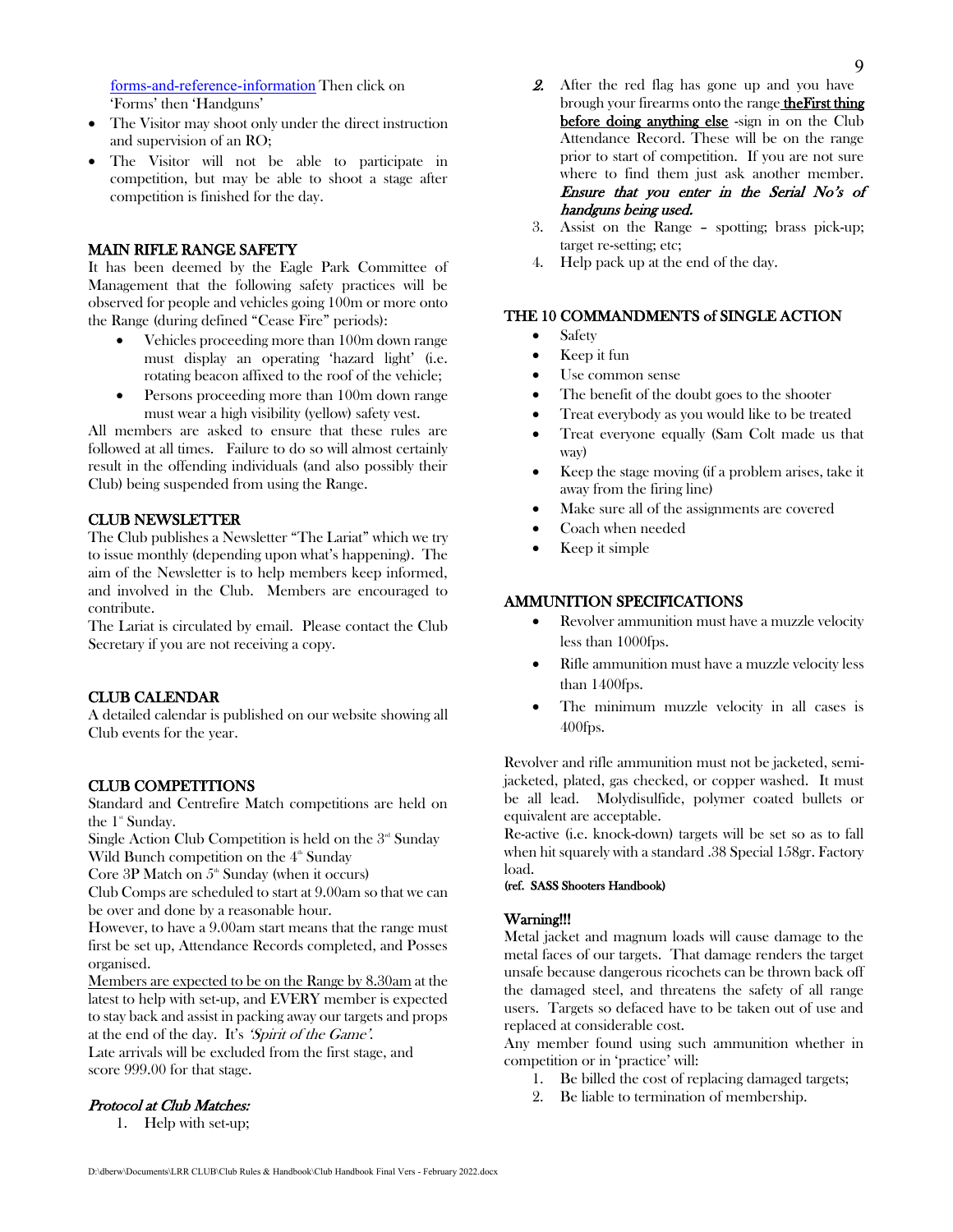#### WORKING FOR YOUR CLUB

Our Club only survives because of the effort and energy of the members. If something needs to be done so that we can all continue to enjoy our sport, then it has to be done by members who are willing to make the effort. All members are expected to share in and contribute to the workload involved in running the Club.

You must ask yourself "What energies, or skills can I bring" to the Club", and then you must make the best contribution you can. Your membership obligation is NOT satisfied simply because you've paid your membership dues.

Working Bees are one way that we can all pitch in.

Being an active contributor to the Club is just another part of 'Spirit of the Game'.

#### WORKING BEES

Working Bees will be held on the  $5<sup>th</sup>$  Sunday of the month (where there is one) and on other advertised dates when certain special projects need to be undertaken. The dates are in the Club Calendar.

Working Bees run 9:00 am to 12 noon and members are asked to attend for those hours.

#### PRIVACY AND THE CLUB

The Club is bound by the provisions of the federal *Privacy* Act 1988, and will ensure that members' personal information is managed accordingly.

For the purposes of managing the affairs of the Club, and complying with the Firearms Act 1996, Little River Raiders requires that its members provide the Club with certain personal information such as the members' address and other contact details plus details of the members' firearms licenses, and of handguns owned. Members' personal information is held by the Club Secretary in a secure environment, and is not accessible to other members, or to the public. Little River Raiders will only share your information with Victoria Police as required by the Firearms Act 1996, and with SSAA (Vic) of which we are a sub-club. Members can view their personal information at the place at which it is held, subject to giving the Club reasonable notice. Any personal information held on Club records will be extinguished upon discontinuance of Club membership.

#### MEMBER FIREARMS LICENCES

The Club has a responsibility to ensure that all members who participate in Club Matches or Target Shoots are properly licenced for the firearms used. Previously, the Club has asked members to provide a copy of their Handgun and Longarm Licences at time of membership renewal. Victoria Licencing & Regulation Division has determined acceptance of a scanned image is not sufficient proof and actual sighting of a licence is required.

In order to comply the Club Secretary, Club Captain or authorised delegate will follow-up with each member following renewal of their Handgun and Longarm Licences and:

- Physically sight the new licence
- Take a digital image to be held by the Club Secretary on the members file

The digital copy provides proof the actual licence has been sighted and affords a reference for the Club until expiration of the licence.

#### RENEWAL OF ANNUAL CLUB MEMBERSHIP

The Club membership year is from 1 July to 30 June of the following year.

A notice inviting members to apply to renew their Club membership will be sent at least a month prior to 30 June. Note: if there is a change in membership fees it will have been ratified by a majority of members at a General Meeting prior to renewal notices being sent.

Members will be asked to re-submit information already held by the Club to confirm our records are current. In order to complete the application to renew your membership you MUST provide current copies of the following required information:

- Current White copy of the Firearms Registration Certificate from LRD for all handguns owned. Longarms may be blacked out if you wish
- SSAA membership card

To assist the Club you will also be asked to provide copies of the following documents if applicable. Note: if you choose not to provide this information it will not affect your application.

- Working with Children Card (enables the Club to know which members can work with Juniors)
- SASS (USA) membership (Supports our SASS Club affiliation)

If, by 30 June, you fail to:

- provide copies of the required information, or
- pay the applicable membership fee in full<sup>\*</sup>,

your membership WILL NOT be renewed. If any money has been paid it will be refunded by the Club. Victoria Police Licensing and Regulation Division (LRD) will be advised that you are no longer a member within 7 days from that date.

#### Special Payment Consideration\*

In certain circumstances special payment consideration may be given to an individual by the Committee. In the event of a request being granted by the Committee the person is required to pay an amount equal to the first quarter of the annual fee then be given three months grace in which to pay the balance of the membership fee in full.

If the balance is not paid within the prescribed period the person's membership will be cancelled and LRD advised.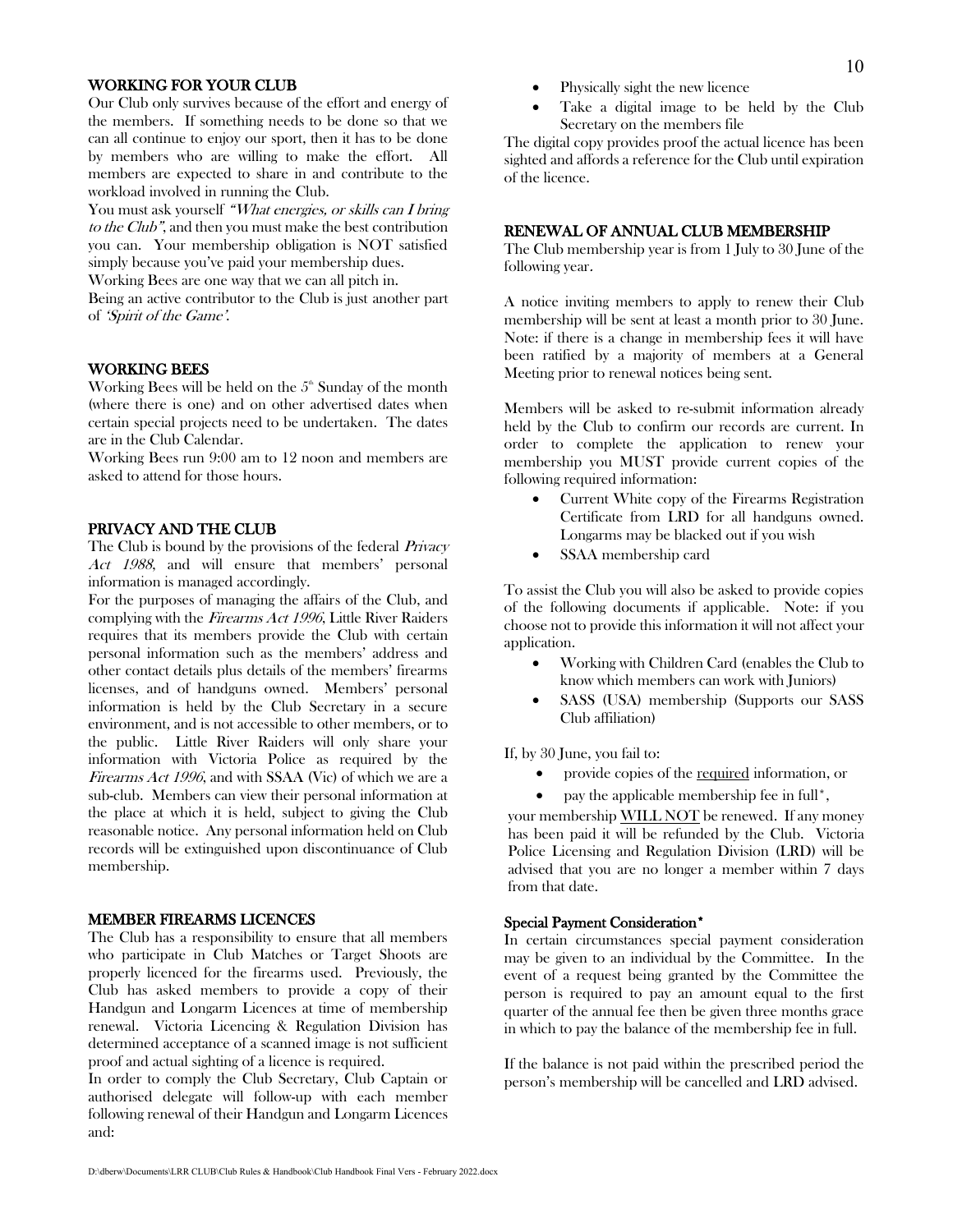

# COMPETITION DUTY OFFICERS

Each month two (2) Club members will be assigned to act as DUTY OFFICERS for that months' regular Club Competition.

The running of a Club Match day involves many different tasks. It makes heavy demands upon the same 'few' who usually 'step up'. Many more of our members can be of help and, in the process, become a bit more involved and experienced in the staging of their sport.

As DUTY OFFICER for the day, your purpose will be to assist the Competitions Officer by:

- Getting to the Range EARLY definitely no later than 8.30am and reporting to the Competitions Officer.
- Ensuring Attendance (Sign-In) sheets are available from (currently the Club President) and put out on the ranges, together with pens;
- Preparing Score Sheets Stored in filing cabinet in the Clubroom. Prepare 3 clipboards each with a minimum 10 score sheets attached to each (i.e. sufficient for 6 stages + spares). Deliver tubs containing clipboards + pens, timers (check they work and there are spare batteries) and three spotters ribbons to the Range for the use of scorers.
- Assisting Competitions Officer with Range set-up;
- Ensuring ALL shooters stay back to help pack up at the end of the day.
- Collecting ALL score sheets from scorers, and deliver these into the hands of the President;
- Return the tubs to the Clubroom

DUTY OFFICERS will be the last to leave the Range at the end of the day, thereby ensuring that the Ranges are clear, with all Club equipment securely stored and locked.

#### Any members wishing to practice after competition MUST be under the charge of a qualified RO who will be responsible for assuming the DUTY OFFICERS obligations for securing the range.

This role will help by ensuring all important materials such as sign-in and score sheets, pens, timers, spare batteries, spotters ribbons, etc. will be on the ranges and under the control of responsible individuals. A roster will be provided to members so that you know which month you are rostered on. If, for some reason, you are not available on your rostered day you are required to advise the Competitions Officer as soon as possible prior to that day, not on the morning of that day. A replacement will be sought and you will be expected to take over their roster spot. The Committee understands plans change, or something happens which stops us coming. However, if you continue to avoid meeting your obligation you will be invited to provide an explanation to the Committee. This role is not difficult and simply asks for a little of your time for one day in possibly 24 months.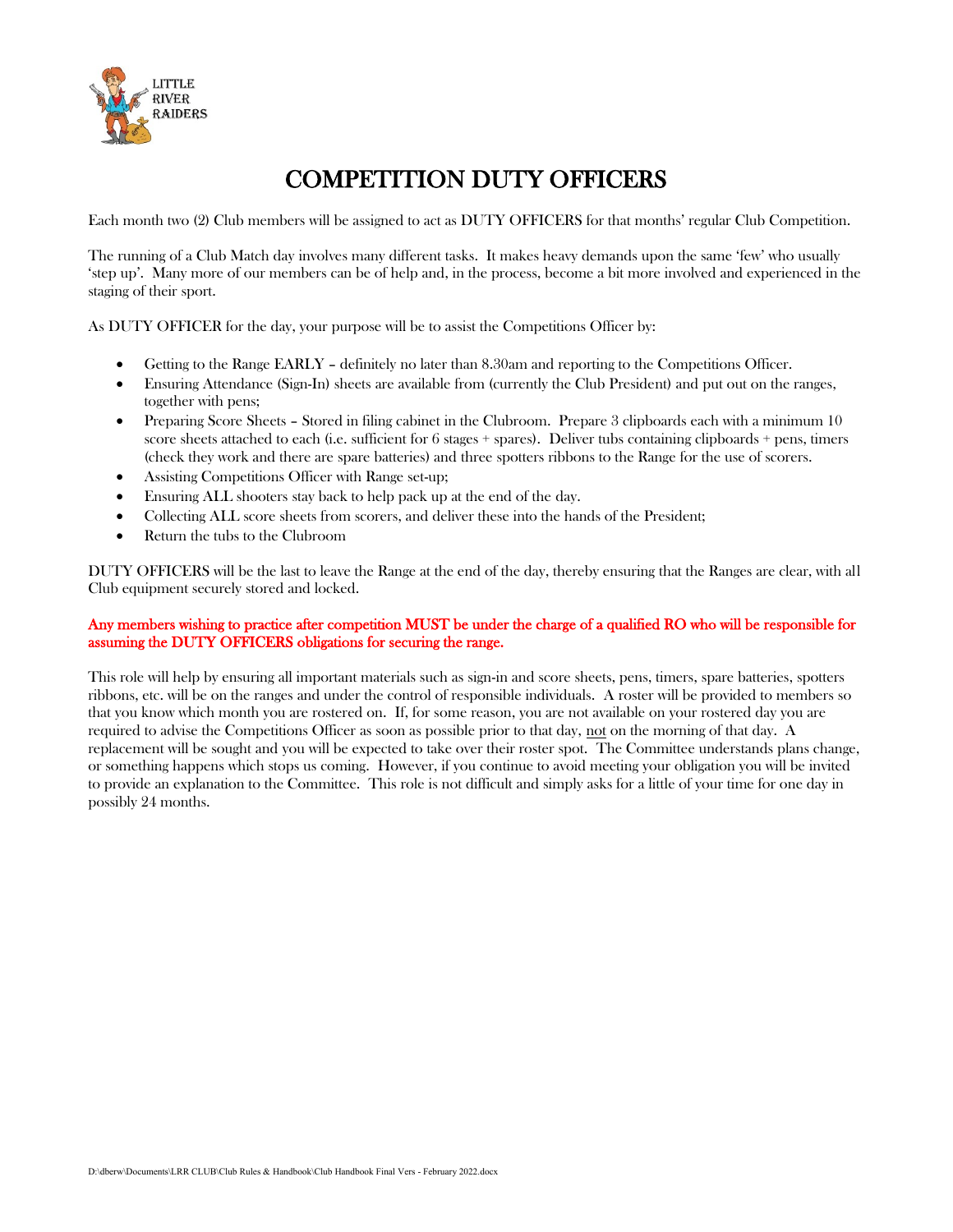#### ANNUAL CLUB AWARDS RULES

Each year the Club will award its members for shooting results in the Club competitions.

#### General Conditions of Competition

- 1. The Competition Year will be from January to December.
- 2. December scores will not usually be counted as this is a 'social' occasion.
- 3. YOU MUST COMPETE IN A CATEGORY FOR A MINIMUM 6 COMPETITIONS TO BE ELIGIBLE FOR AN AWARD.
- 4. Scores will be taken from monthly Club comps, and from inter-Club and invitational comps staged on the home range e.g. State Championships; Rawhide; etc.
- 5. The Committee may, at its discretion, choose not to award prizes in a category or categories if, in its opinion, there had been insufficient participation in that category.
- 6. Results will be determined as soon as practical after the completion of the years' competition, and prizes awarded at the Club Christmas shoot if practicable.

#### Award Categories & Scoring

#### Club Champion

The shooter with the most number of 1<sup>\*</sup> Places in the Rankings will be declared 'Club Champion' for that year. In the case of two competitors having an equal number of

firsts, a count will be made of each shooters' record of 'seconds' and, if needed, 'thirds'.

If the result is still tied, the competitors shall be declared 'Joint Club Champions'.

Category Awards will be allocated in each of the categories in which members shoot the requisite number of comps. Prizes will be allocated according to the number of shooters competing as follows:

| 3 shooters or less -   | $1^{\circ}$ place only                                                     |
|------------------------|----------------------------------------------------------------------------|
| 4 shooters -           | $1^*$ and $2^{\text{nd}}$ places awarded                                   |
| $5$ or more shooters - | $1^{\mathrm{st}}$ , $2^{\mathrm{nd}}$ and $3^{\mathrm{rd}}$ places will be |
|                        | awarded.                                                                   |

Winner in each category will be the shooter with the most firsts. In the case of two (or more) competitors having an equal number of firsts, a count will be made of each shooters record of seconds and, if needed, thirds. If the result is still tied, the competitors shall be declared joint winners.

**Second Place** will go to the shooter with the second highest tally of firsts, with a tally made of second and third placings in the case of a tie.

Third Place will go to the shooter with the next best total tally of placings.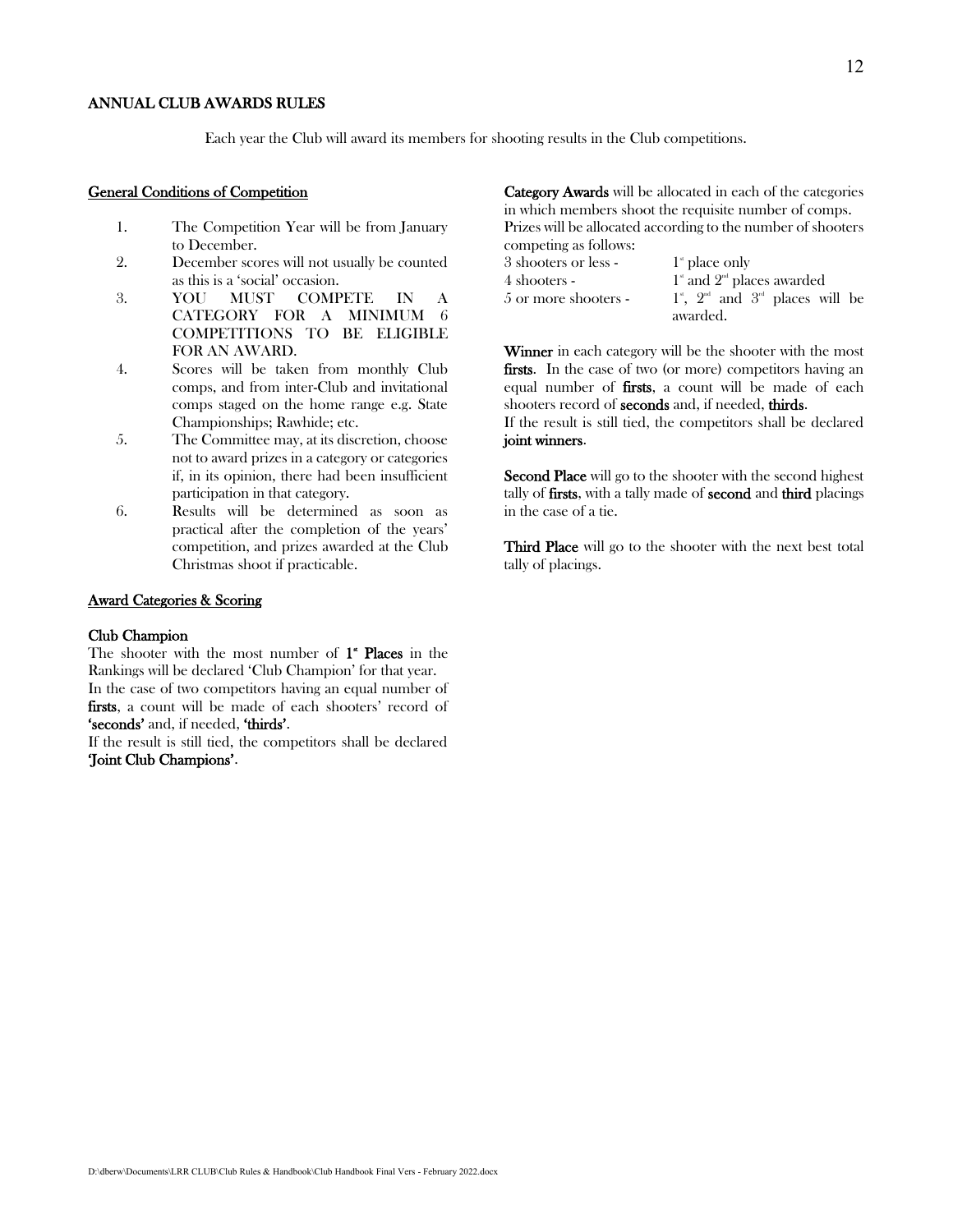### LONG RANGE RIFLE RULES

### MATCH CONDUCT & SCORING STANDARDS

Long range rifle competitions are to be conducted under the following format.

#### SASS APPROVED RIFLES

Only SASS approved rifles are permitted to compete in long range events to be eligible for championship points. Other rifles may be permitted to shoot in Club events at the discretion of the Committee, but will not count towards Club Championship points.

The following is taken from the SASS Shooters Handbook

–

Lever Action Rifles used in long range matches, whether revolver or rifle calibers, must be originals or replicas of rifles manufactured during the period from approximately 1860 until 1899. Lever or slide action, tubular feed, exposed hammer carbines or rifles are allowed, provided they are in safe working condition.

Single Shot and Buffalo Single Shot firearms must be originals or replicas of single shot rifles manufactured during the period from approximately 1860 until 1899. All rifles MUST have exposed hammers.

The caliber and cartridge rules for the "Rifle Caliber" firearms noted below apply to Single Shot and Buffalo Single Shot rifles with the exception Buffalo Single Shot rifles must be .375" bore size or larger. Buffalo Single Shot competition has further restrictions requiring original or replica rifles to be a design of US manufacture. Springloaded ejectors are also prohibited, except for Springfield

Trapdoor Rifles. • Front barrel sights may vary from simple blades to period hooded wind gauge designs using interchangeable sight inserts and having a spirit level mounted integral with the sight or sight base.

- Rear sights must either be open iron sights mounted on the barrel or original style tang or stock wrist mounted peep sights. Long range rear barrel mounted sights of the flip-up ladder type may use a peep hole drilled through the sliding sight leaf. An example of this is the various ladder type sights used on the Springfield trapdoors.
- Optical and receiver mounted sights are not allowed.
- "Rifle Caliber" competition rifles must use traditional, period, rimmed cartridges. No cartridge chambered for use in any SASS approved main match revolver or rifle may be used in the "Rifle Caliber" competition. Thus, .30-30 WCF, .38-55 Marlin & Ballard, .43 Spanish, or 45-70 Government cartridges are legal, whilst a .375 Winchester. .444 Marlin, .32-20, or .44- 40 are not legal.
- Any propellant powder may be used (with the exception smokeless powder is not allowed in the Buffalo Single Shot competition).
- Regardless of category or caliber, bullets used in long range and precision rifle matches must be made of pure lead or lead alloy having a plain base, gas checked, or paper patched configuration.

#### **COMPETITIONS** SINGLE SHOT RIFLE

The distances to be shot for this event are 400 yards and 500 yards.

There will be 5 shots fired for each distance from crossed sticks sitting or standing, or prone or standing unsupported. 10 scoring shots for this event.

#### LEVER ACTION RIFLE – RIFLE CALIBRE

The distances to be shot for this event are 200 yards and 300 yards.

There will be 5 shots fired standing unsupported for each distance.

10 scoring shots for this event.

#### LEVER ACTION RIFLE - PISTOL CALIBRE

The distances to be shot for this event are 75 yards, and 100 yards.

There will be 5 shots fired standing unsupported for each distance.

10 scoring shots for this event.

#### .22 RIFLE (Lever action, Pump action or Single shot)

The distance to be shot for this event are 50 yards and 75 yards.

There will be 5 shots fired standing unsupported for each distance.

10 scoring shots for this event.

#### BLACK POWDER

Black Powder can be added to any or all of the above categories at the discretion of the Match Director, and will be scored separately to smokeless.

#### ORGANISATION, PROCEDURE & SCORING STANDARDS

Long Range Rifle events will be conducted under the following guidelines:

#### Range Officer

The Range must be under the charge of a SSAA recognised Range Officer. The RO will coordinate and cooperate with the Main Range RO.

The RO (or a 'Line Marshal' appointed by the RO) will control the shooters on the line.

The RO/Line Marshal is NOT a spotter.

The RO/Line Marshal is responsible for the safe conduct of the shoot.

The RO/Line Marshal will manage each shooter, and only call them to shoot when the spotters/scorer have cleared the previous shooter.

The RO/Line Marshal will CLEARLY call the next shooter to shoot so that the scorer knows who he/she is scoring. Rulings of the RO will be final and binding.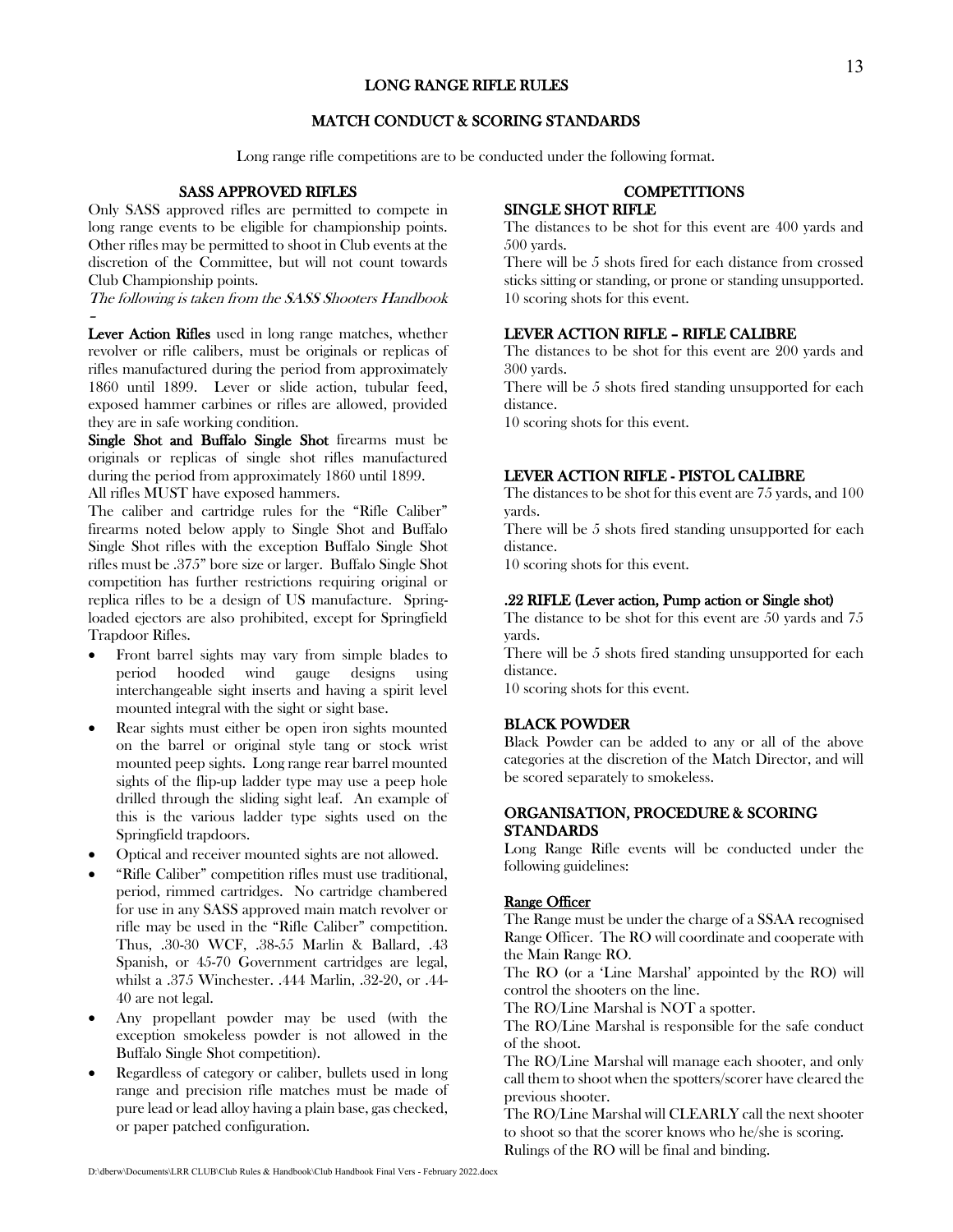#### **Spotters**

There shall be three spotters – one manning a spotting scope, and two using the naked eye.

The spotters – and only the spotters – will call the hits/misses. Before making the call the spotters will each declare their personal call to the Scorer – majority rules.

The call (hit/miss) will then be made LOUD so that the shooter will know the result of his shot, and the RO will know the spotters are clear to observe the next shooters' fall of shot.

#### Scorer

There shall be a Scorer who may be one of the spotters. It is recommended that the job NOT be done by a spotter during major comps.

Scores will be marked with a 1 for a hit, and a X for a miss. Sighting-In

There will be a maximum of 2 sighting shots per distance for the Single Shot category.

Sighting shots will not be permitted in the other categories. Tied Comp

In the event that there is a tie at the conclusion of the event a shoot-off at a distance determined by the RO will be conducted.

The shoot-off will be the best of 5 shots. If, after 5 shots, the competitors are still tied, the winner will be determined by sudden death (i.e. first hit/miss).

#### Shooting Strings

Shooting Strings will be kept to no more than 10 shooters. Sharing

Shooters sharing guns/equipment may NOT shoot in the same string. It holds up proceedings.

#### **Conduct**

All shooters and spectators behind the line will refrain from talking or barracking during the comp. It is distracting for shooters, obscures the calls of command, and disrupts the competition.

If you want to engage in conversation, please move off the Range.

#### ANNUAL CLUB AWARDS (Long Range Rifle)

The club champion for each long range rifle category will be the competitor that has the best 3 results from the competitions conducted for that category throughout the year. In the event of a draw, the  $4<sup>th</sup>$  results and so on will be counted until a result is achieved.

There will be a SHARP SHOOTER award for the competitor that does the best over all categories.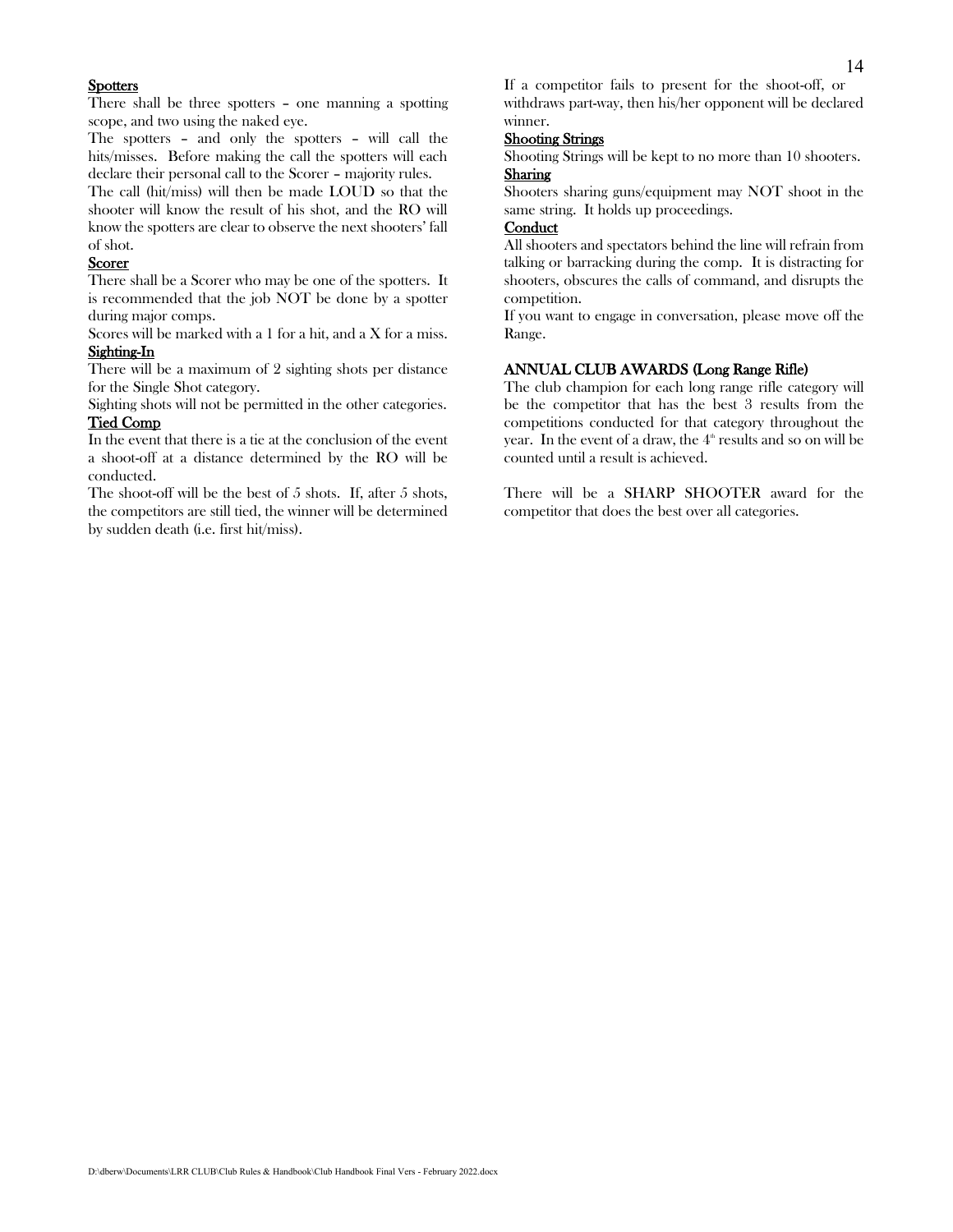## SASS SAFETY PRACTICES

#### First, Last, and Always

Our sport, by its very nature, has the potential to be dangerous and a serious accident can occur. Every participant in a SASS match is expected to be a Safety Officer. Each shooters' first responsibility is for his or her own safe conduct, but all shooters are expected to remain alert for actions by others that are unsafe.

Any Range Officer or shooter may confront any participant about an observed unsafe situation, and it is expected the matter will be quickly corrected and not repeated. Any argument concerning the correction of a safety related matter can be expected to result in that shooter being ejected from the range.

Shooters shall adhere to the following safety rules:

- 1. Treat and respect every forearm at all times as if it were loaded.
- 2. Muzzle direction is important between, before, during, and after shooting a stage. A muzzle must not be allowed to "sweep" the other participants at any time. Long guns shall have their actions open with chambers and magazines empty and muzzles pointed in a safe direction when transported at a match. A holstered revolver (loaded or empty) with the hammer fully down on an empty chamber or expended case is considered safe and may not be interpreted as sweeping another shooter while safely secured in the holster. Failure to manage safe muzzle direction is grounds for disqualification from the stage, and for repeated offences, from the match. LRR NOTE: 'Safe muzzle direction' in Australia is **muzzle pointed up.** If carrying handguns by hand, always carry with the muzzles pointed UP.

If carrying long guns by hand, always carry muzzle UP, and actions open and empty.

Handguns, once cleared by the unloading table RO, are deemed 'safe' whilst holstered.

- 3. All firearms shall remain unloaded except when under the direct observation of a Range Officer on the firing line or in the loading area.
- 4. Six-guns are always loaded with only five rounds and the hammer lowered and left resting on the empty chamber. "Five shooters" may load five rounds, but the hammer must rest on a dummy chamber, safety slot, or pin in the cylinder so the hammer does not rest on a live round/cap. If a particular stage requires a one shot reload, the sixth chamber of percussion revolvers may be charges at the bench and then capped "on the clock", either before the first round is fired or after the last round is fired. A complete reload for percussion revolver shooters is handled by staging a loaded, uncapped revolver down range or switching uncapped cylinders and capping on the clock.
- 5. No cocked revolver may ever leave a shooters' hand (Stage Disqualification). This does NOT apply when loading or reloading on the firing line.
- 6. Revolvers are returned to leather (re-holstered) with hammer down on a spent case or empty chamber at the conclusion of the shooting string, unless the stage description specifically directs otherwise (i.e. "move to next position and set gun on table or prop"). A shooting string is defined as shots from one type of firearm prior to the next type of firearm engaged.
- 7. De-cocking may not be done to avoid a penalty if cocked at the wrong time, position or location once a round has gone down range. NO firearm may be de-cocked on the firing line except by pointing it down range and pulling the trigger or while under the direct supervision of the Timer Operator (TO). This requires a positive indication/acknowledgement from the TO to the shooter. The penalty for de-cocking is Stage Disqualification.
- 8. Once a revolver is cocked, the round under the hammer it must be expended in order for it to be returned to a safe condition. Once a rifle is cocked, either the round under the hammer must be expended or the action opened in order for the rifle to be returned to a safe condition. Shotgun shells may be removed, if necessary, without penalty in order to return the firearm to a safe condition.
- 9. If a firearm is shot out of sequence or from the wrong position or location, the shooter will be awarded a single procedural penalty. In this situation, if the shooter elects or is forced to miss an appropriate target due to unsafe angles or target availability, a round may be reloaded to avoid a miss penalty (the dreaded "Double Jeopardy" of a procedure and miss). This does not mean a shooter may reload a rifle or revolver at any other time to make up a miss. Unfired ejected rifle rounds may be replaced.
- 10. Inadvertently leaving unfired rounds in a revolver is a miss unless the round is under the hammer, then it is a Stage Disqualification.
- 11. Safe conditions of firearms for movement or leaving a shooters hand vary with each type of firearm. Please see the SASS Range Operations Basic Safety Course for a detailed description of what constitutes a safe firearm condition for movement.

D:\dberw\Documents\LRR CLUB\Club Rules & Handbook\Club Handbook Final Vers - February 2022.docx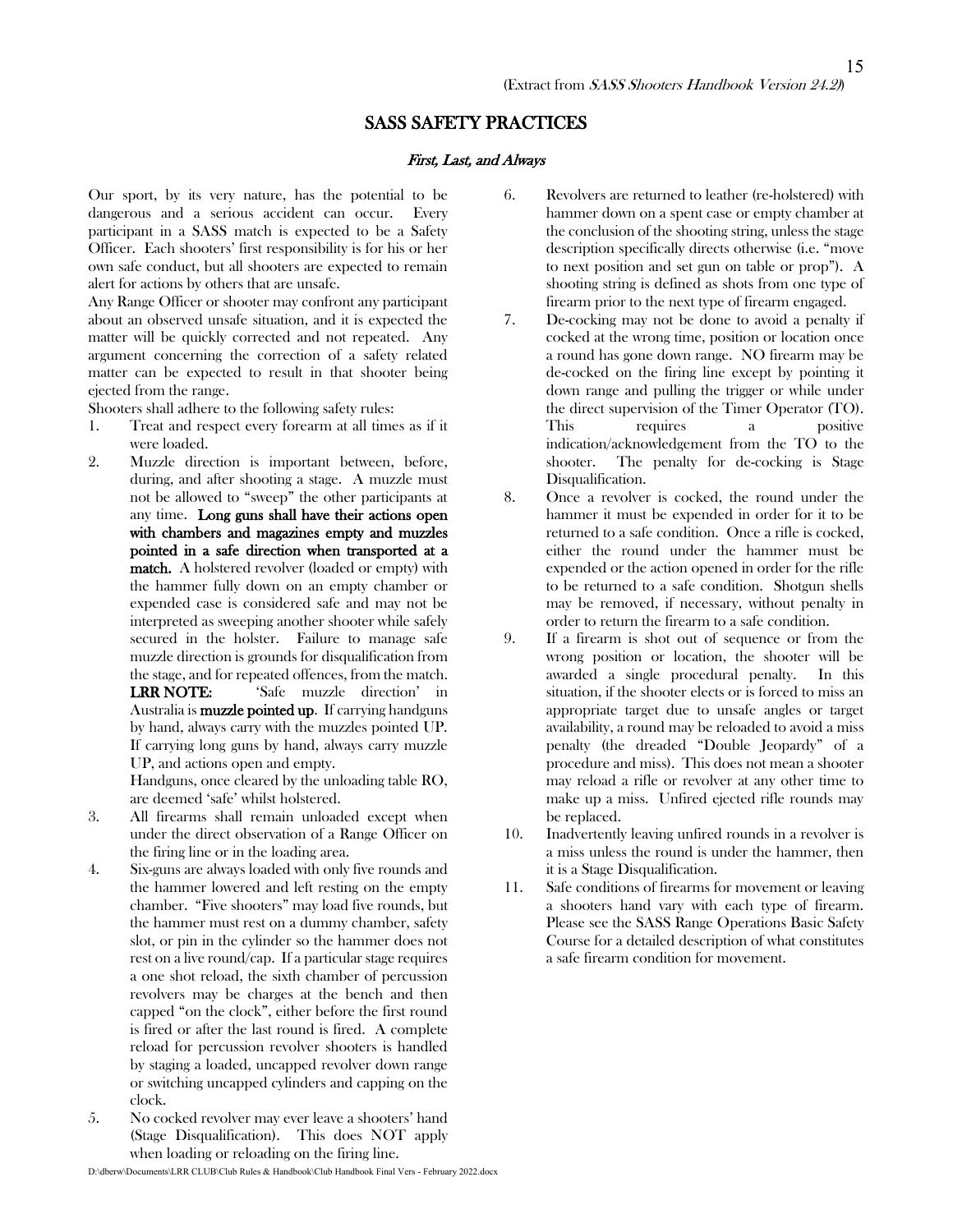#### Extract from ROI Course Notes – Appendix A Basic Safety Rules, #11.

Safe conditions of firearms during a course of fire are as follows:

#### Revolver(s)

Safe for movement in hand, whilst holstering, and safe to leave the shooter's hand:-

> Hammer fully down on an empty chamber,

> Hammer fully down on an expended round (may not be originally staged in this condition but may be restaged in this condition).

Whilst the above restrictions apply, there are additional considerations for the Gunfighter. When shooting "Gunfighter Style", a gunfighter may not holster revolvers with the intent to engage another revolver sequence. Once cocked, all rounds are to be expended prior to holstering unless the revolvers were drawn at the wrong time or a revolver/ammunition malfunction has occurred. Physical stage design may allow a competitor shooting "Gunfighter Style" to stage or restage revolvers between firearm sequences.

#### Rifle

Safe to leave the shooter's hands:-

Empty

Hammer fully down on an empty chamber or spent round, action closed (restaged for further use),

Safe for movement rifle in hand only:-

Hammer fully down on an empty chamber or expended round, action closed.

Action open, round on carrier or in chamber

#### Shotgun

Safe to leave the shooter's hands:-

Empty

Safe for movement shotgun in hand only:-

Action open, round in chamber or on carrier

Hammer(s) fully down on empty chamber(s) or expended round(s), action closed.

12. A shooter with firearm in hand shall never be allowed to move with a live round under a cocked hammer. Movement is defined the same as "travelling" in basketball. Once the firearm is cocked, one foot must remain in place on the ground until the firearm is made safe. Shooting on the move is expressly disallowed. Penalty = Stage Disqualification.

- 13. A shooter shall not cock any revolver until the firearm is pointed safely down Range. While on the firing line, any discharge of any firearm impacting within ten feet of the shooter is unsafe and will result in a disqualification from the Stage or, if less than five feet , from the match. Any discharge away from the actual firing line shall result in a Match Disqualification.
- 14. A round over the berm is always a bad idea but is worse on some ranges than others. Local match regulations establish the appropriate penalty, up to and including a Match Disqualification.
- 15. Rifles may be staged down range from the shooter with the magazine loaded, action closed, hammer down and chamber empty.
- 16. Shotguns are always staged open with magazine and chambers empty and are loaded on the clock unless the stage begins with the shotgun in the shooters. Mule eared shotguns can be cocked at the beginning of a scenario, whether staged or in the shooters' hands. Long guns are never staged with their muzzles on the ground.
- 17. Long guns will be cleared and discarded with their barrels pointed safely downrange. A 10-second Minor Safety penalty will be assessed if the firearm is not cleared. This condition may be corrected prior to the next round being fired. If the long gun is the last firearm used, it must be cleared prior to it leaving the shooters' hands at the unloading table. This does not apply to firearms shot our of sequence, made "safe", and then restaged. If the action of a long gun closes after being cleared, the shooter will, at the conclusion of the stage, show it to be clear to the TO. Appropriate penalties will be applied if it is not clear. No one other than the competitor may handle the firearm in question. See ROI course notes for further clarification.
- 18. A live round left in the chamber constitutes a stage disqualification. Any other rounds, live or empty, left anywhere in a long gun in which it was loaded is a ten-second minor safety violation. Broken firearms still containing rounds do not warrant penalties, except for misses, so long as the malfunction is declared and the gun made safe.
- 19. All shooters must demonstrate rudimentary familiarity and proficiency with the firearms being used. Shooters are expected to perform within their capabilities at all times.. SASS matches are not the forum in which to learn basic firearms handling.
- 20. SASS matches are not fast draw competitions. Any unsafe firearm handling in the course of a draw from the holster or any "fanning" will result in the shooters' disqualification from that stage. "Sliphammering" is not the same as fanning and is legal.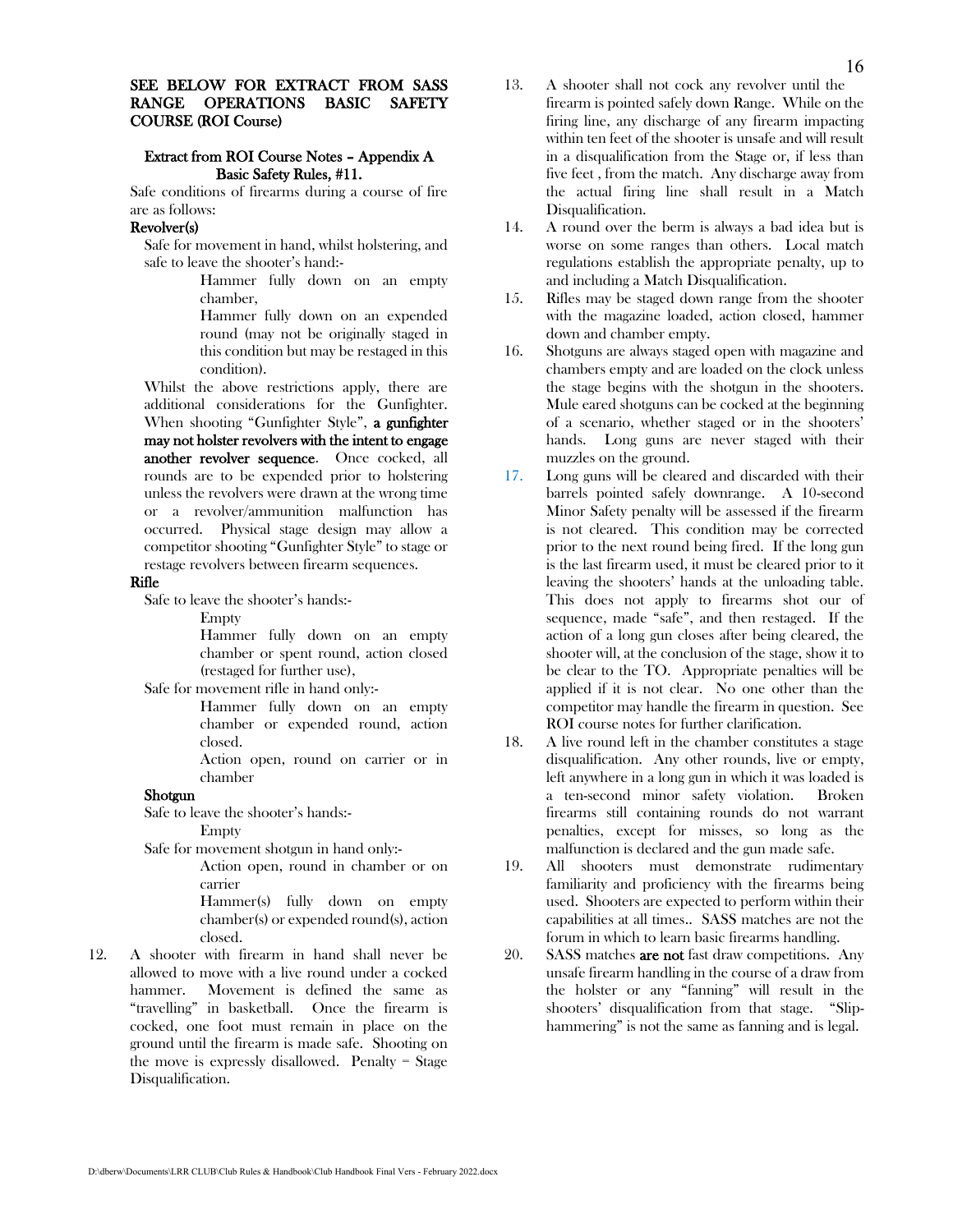- 21. Although cross draw and shoulder holsters are legal, they represent a significant safety concern. No holster may depart from the vertical by more than 30° when worn. Extreme care must be exercised when drawing a firearm from a cross-draw or shoulder holster or returning the pistol to leather. The user must "twist" their body, if necessary, to ensure the muzzle never breaks the 170-degree safety rule during the process. (NOTE: The 170˚safety rule means the muzzle of the firearm must always be straight down range +/- 85Failure to ensure the muzzle is always downrange is grounds for an immediate stage disqualification. A second infraction during the same match is grounds for match disqualification. (Note: The 170° safety rule means the muzzle of the firearm must always be straight down range  $\frac{+}{85}$  in any direction. ).
- 22. The restrictions against breaking the downrange 170° angle apply to ALL HOLSTERS and METHODS of DRAW/REHOLSTER. This allowance applies to ALL types/styles of holsters, from canted double strong side to cross draw, to shoulder/Huckleberry rigs.
- 23. The muzzle of a revolver may be oriented into the straight down 180° as it clears leather, but MUST then go immediately into the DOWNRANGE 170° (and vice versa on the return).
- 24. It is also necessary to note that during the course of fire, the shooter must be given the ability to draw and holster revolvers from **approved/legal** holsters, and the ability to retrieve and return vertically staged double-barreled shotguns without penalty. Any firearm that breaks the 170° safety rule will result in a Stage Disqualification.
- 25. Movement is not allowed with a loaded, cocked firearm. Movement is defined by the basketball "traveling" rule. Whenever a shooter has a loaded, cocked firearm in hand, at least one foot must remain in place on the ground.  $1^*$  violation will result in a Stage Disqualification;  $2<sup>nd</sup>$  violation will result in a Match Disqualification. This includes leaving the loading table with a cocked, loaded firearm. Shooting on the move is expressly disallowed. Penalty = Stage Disqualification.
- 26. A dropped unloaded gun on the firing line (loading table to unloading table) results in the shooters' disqualification from the stage. A dropped loaded gun results in a match disqualification. A shooter may not pick up a dropped gun. The Range Officer will recover the gun, examine it, clear it, and return it to the shooter. This does NOT apply to holstered revolvers that remain "in leather" in event of an equipment failure (e.g. broken belt buckle) causing the gun/ammo belt to fall. Shooter may safely recover a fallen gun/ammo belt and continue finishing the stage without penalty; or wait until finishing the stage for retrieval.
- 27. Ammunition dropped by a shooter in the course of reloading any firearm during a stage may be retrieved (if safe to do so) or replaced, or, alternatively must be replaced from the shooter's person or other area

as allowed by stage description. If the round is not fired it is counted the same as a missed shot.

- 28. The unloading officer or Range Officer MUST inspect all firearms before they leave the shooting stage. All rifles and pump or lever action shotguns must have their action cycled for the inspecting official. All pistols, whether used or not in the stage, must also be inspected.
- 29. Alcoholic beverages are prohibited in the range area for all shooters, guests, range officers, and others, until shooting is done for the day. No shooter may consume any alcoholic beverage until he or she has completed all of their shooting for the day and stored their firearms.
- 30. No shooter may ingest any substance that will affect his or her ability to participate with a maximum state of awareness and in a completely safe manner. Both prescription and non-prescription pharmaceuticals that may cause drowsiness or any other physical or mental impairment must be avoided.
- 31. Hearing protection and eye protection is mandatory in and around the shooting areas on ranges. While small, period glasses look great, full protection , high impact glasses are strongly recommended. Such protection is recommended for everyone when in the range area, and eye protection is mandatory for spectators when within direct line of sight of steel targets
- 32. All loading and unloading shall be conducted only in the designated areas.
- 33. NOTE: Percussion revolver shooters must exercise care to ensure they maintain safe muzzle direction during loading and have fired or cleared all capped chambers prior to leaving the unloading area. It is not permissible to seat percussion caps on a revolver's nipple using the gun's hammer. Percussion revolvers may only be capped at the loading area or on the firing line.
- 34. Dry firing at the loading table is not allowed and results in a stage disqualification. Dry firing is allowed only at designated safe areas. Dry firing is defined as the act of bringing the gun into a shooting position, cocking the hammer, and pulling the trigger as if to cause the gun to fire normally.
- 35. Only registered competitors may wear firearms.
- 36. If a competitor has a firearm malfunction that cannot be cleared during the course of fire, the shooter may not leave the firing line until the firearm has been cleared. A Match Disqualification will be awarded to the shooter if they leave the firing line with the malfunctioning firearm unless under the direction of a Match Official.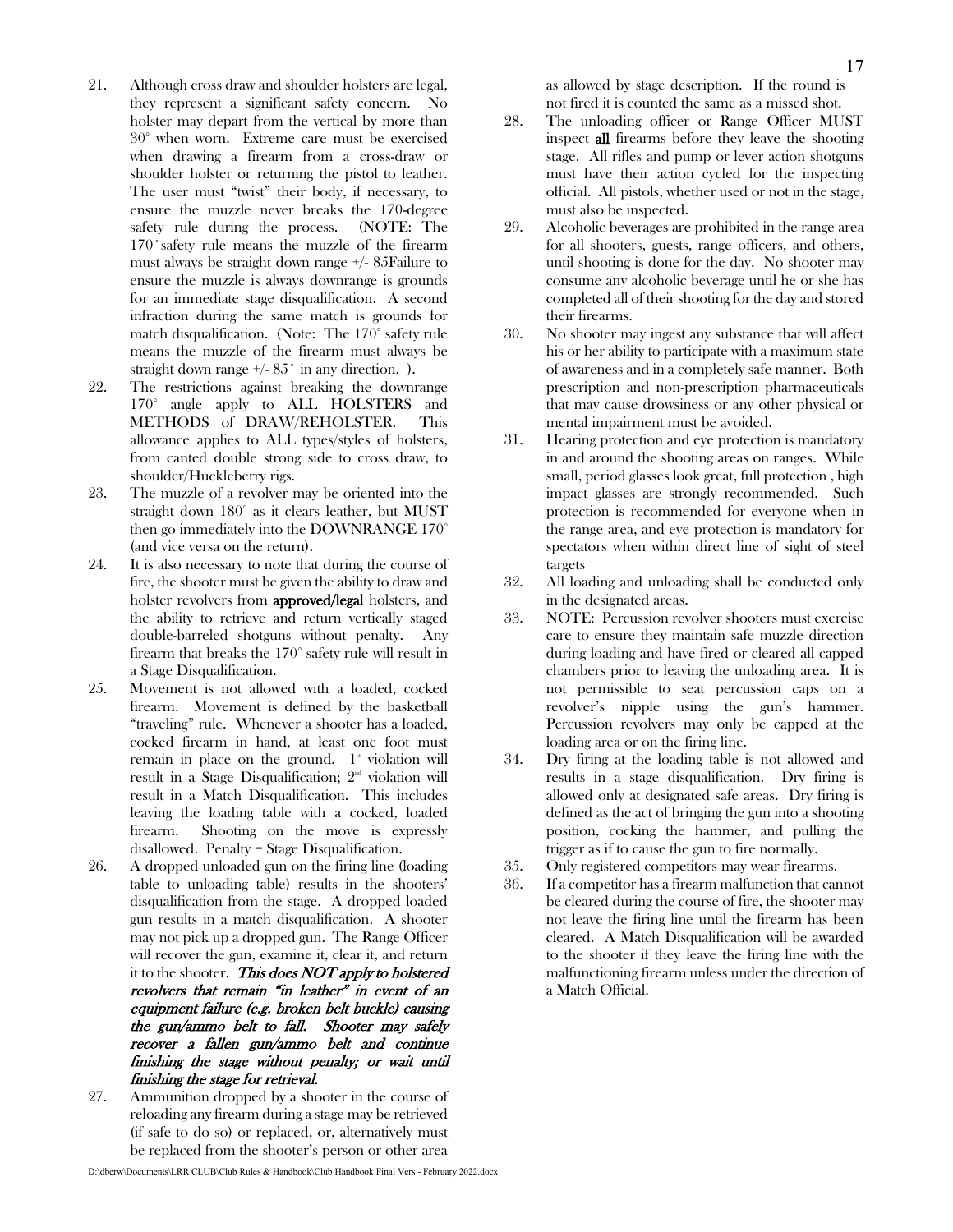37. Failure to stage firearms or ammunition at the designated position(s) or location(s) is the fault of the competitor and scored as a procedural unless the competitor is able to correct the situation, unassisted, while in the process of completing the stage under time.

> Failure to bring enough ammo to the line to complete the stage is NOT a procedural (scored the same as misses for many unfired rounds). The procedural in this case would only apply to ammo (like firearms) when not correctly staged on the line (e.g. on/in a prop), and not corrected by the shooter unassisted, on the clock.

> A shooter MAY NOT leave the line once the stage has begun to retrieve ammo or firearms until all firearms brought to the line are verified as clear. Penalty for violation is a Stage Disqualification.

> The penalty for using "illegally acquired" ammunition (i.e. NOT carried to the line/staged by the shooter in an approved manner) will be a PROCEDURAL. Any targets hit using that ammo will be scored the same as MISSES. NO adjustments will be made to the stage raw time.

- 38. Competitors shall unload each of their firearms at the designated unloading area and have them visually inspected to make sure all chambers are empty. Rifles and lever- shotguns must be cycled to verify their magazines are empty. Side-by-side shotguns must have the barrels checked to ensure they are clear. All revolvers taken to the firing line must be checked, whether or not they were used, and only two main match revolvers may be taken to the line.
- 39. Competitors arriving at the designated loading area with uncleared firearms after completing a stage within the same day will be assessed a Stage Disqualification penalty on the previously completed stage.
- 40. Competitors shall not leave the designated loading area with a loaded firearm unless they are proceeding to the stage as the next competitor to begin the stage.
- 41. Interpersonal conflict **WILL NOT** be tolerated.

#### OUTLAWED

The use or presence of any outlawed item is a Stage Disqualification.

- Modern shooting gloves;
- Short sleeve shirts (Male competitors only);
- Short sleeve tee shirts, long sleeve tee shirts, and tank tops for all competitors. Long sleeved Henley type shirts with buttons are acceptable;
- Modern feathered cowboy hats (Shady Brady's). Straw hats of traditional design (e.g. Stetson, Bailey, sombreros) are acceptable;
- Designer jeans;
- Ball caps:
- All types of athletic shoes or combat boots, no matter the material from which they are constructed;
- Nylon, plastic, or Velcro accoutrements;
- The displaying of manufacturer's, sponsor's, or team logos on apparel. Manufacturer's labels on such apparel or equipment are acceptable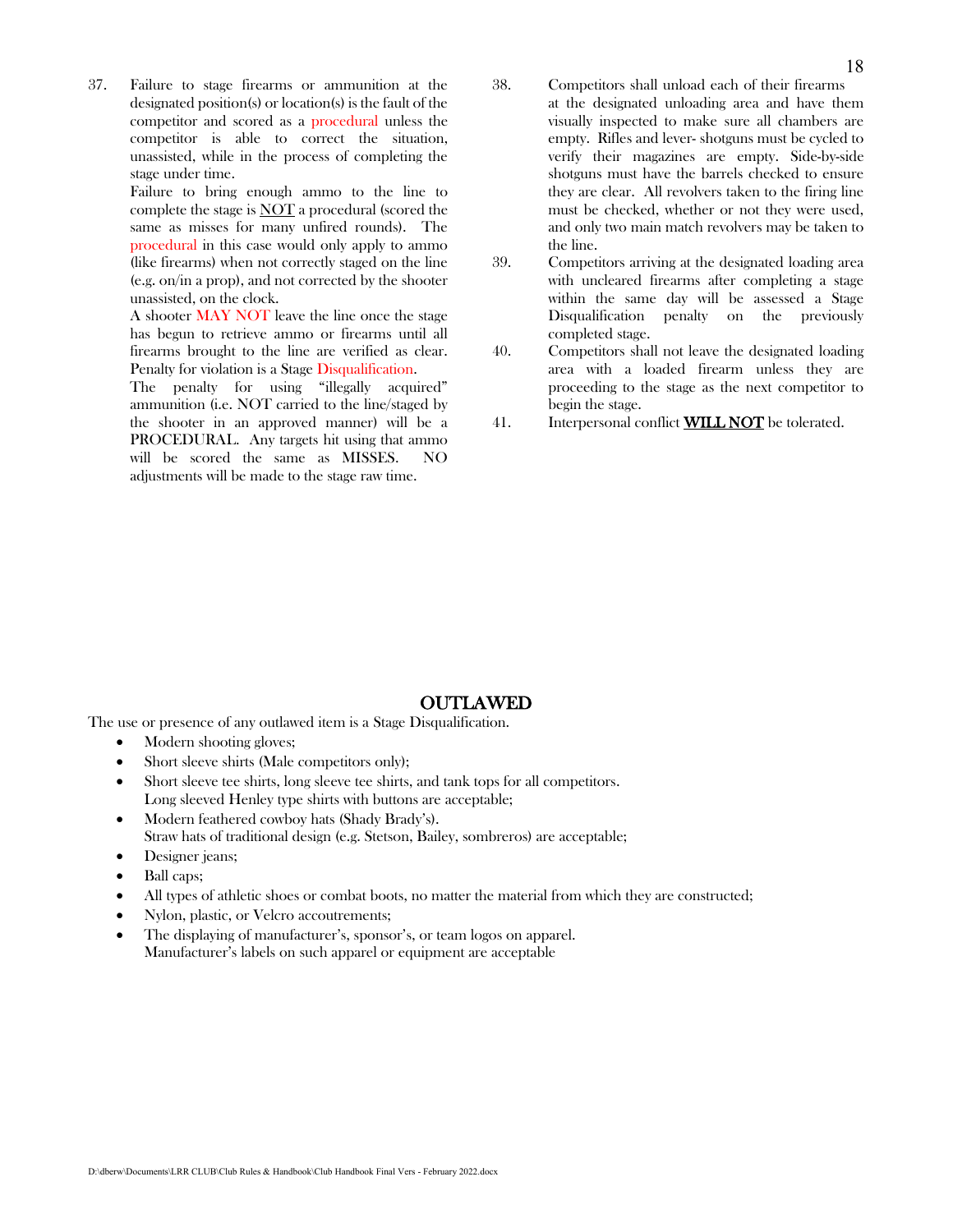#### The following shall be read and applied in conjunction with the SASS Shooters Handbook at all Little River Raiders events. Where there is any inconsistency between the SASS Handbook and these Local Rules, the Local Rules shall prevail.

- 1. **Eye and hearing protection is mandatory.**<br>2. **Each miss incurs a five second penalty.**
- 2. **Each miss** incurs a five second penalty.<br>3. **Procedural penalties** are 10 seconds -
- Procedural penalties are 10 seconds maximum of one per Stage.
- 4. Verify the correctness of your score before moving to the next stage.
- 5. All "pre-beep" actions are expected to be performed "with feeling". If the timer does not feel that the competitor has satisfied the intent of the scenario, the time will not start and the competitor will be instructed to "do it again".
- 6. Shotguns:
	- are always staged/re-staged open and empty;
	- may be re-loaded 'on the run' but not closed until you come to a complete stop.
- 7. Long guns are re-staged "open and empty".
- 8. Empty pistols are returned to leather, unless otherwise instructed.
- 9. Pistols are always carried with the hammer down on an empty chamber.
- 10. Dropped ammo . Ammunition dropped by a shooter in the course of reloading any firearm during a stage may be retrieved (if safe to do so) or replaced from the shooter's person or other area as allowed by stage description. The 170˚rule applies.

The Club STRONGLY recommends that shooters always carry spare rounds for use if needed.

11. A dropped gun is a "dead gun", and may only be retrieved by the Range Officer. Any dropped gun will result in automatic disqualification for that stage. If the gun is loaded, it's a match disqualification.

Empty long guns that slip and fall after having been carefully re-staged will incur a 10 second minor safety provided the 170° rule is not broken. If the 170° rule is broken, a stage disqualification is incurred.

- 12. Cap and ball pistols Generally five chambers are loaded and capped. If the Stage calls for an additional round to be loaded the sixth chamber will be loaded, but only capped at the appropriate time under the clock.
- 13. All range commands, especially "CEASE FIRE", are to be instantly obeyed.
- 14. Knock-down targets must go down to be counted as a hit.
- 15. All our matches are "no alibi" matches. Once the first round is sent down range, the shooter is committed to that stage. This means, once you start, it is up to you to complete the stage as best you can. Failure of range equipment, including timer malfunction, are grounds for a re-shoot. The shooter starts over "clean" except for any safety penalties previously incurred.
- 16. The 170° safety rule will be absolutely enforced. Be very careful with cross draw holsters and moving or turning with

pistols or long guns in hand. The 170° safety rule is to be observed at all times, including at the end of the stage when moving to, and at, the unloading table.

- 17. While shooting a stage, violation of the 170° safety rule with any firearm, loaded or unloaded, will result in disqualification from the stage. A second infringement will result in match disqualification.
- 18. Any **accidental discharge** striking the ground, or any other object, within 5 feet of the competitor will result in a match disqualification.
- 19. Discharging a rifle or pistol round **over the berm** will result in a match disqualification.
- 20. Match disqualification will also result from: using ammunition that exceeds the SSAA-SASS minimum and maximum velocity, dropping a loaded gun, accumulating two stage disqualifications, or a belligerent attitude.
- 21. 'Did Not Finish' (DNF) If a firearm malfunctions, the gun is "made safe" under the instructions of the Range Officer, and the shooter does not finish the stage. The shooter is recorded as "DNF" and incurs a time of 999 seconds for the stage.

However, if the malfunctioning firearm is the last to be used in the stage, the competitor is only given misses for the rounds not shot.

- 22. All long guns must have their actions open when being transported unless cased.
- 23. Everyone is a safety officer. If you feel that no one is taking you seriously, find the Match Director.
- 24. All long guns will be **staged flat** with no part of the trigger guard hanging over the edge. Long guns staged in saddle scabbards will be staged fully seated inside the scabbard.
- 25. **Appeals:** As it is possible a competitor may disagree with a range decision made during the match, a Protest and Appeals Committee consisting of the Match Director and two others will hear such appeals subject to the appeal being made in writing within one hour of the disputed decision, and being accompanied by a \$50 fee. If the appeal is upheld the fee will be refunded. If the appeal is lost, the fee will be forfeited and the original decision will stand.

If a competitor feels that an incorrect or unfair call may affect their place of finish, then a protest may be made in a number of ways prior to formal lodgment of appeal.

- 26. Shooting Categories: The Match Committee reserves the right to amalgamate categories, or to reduce the number of awarded places in a category, if insufficient entries are received.
- 27. SASS rules as contained in the SASS Shooters Handbook will be read in conjunction with these Range Rules.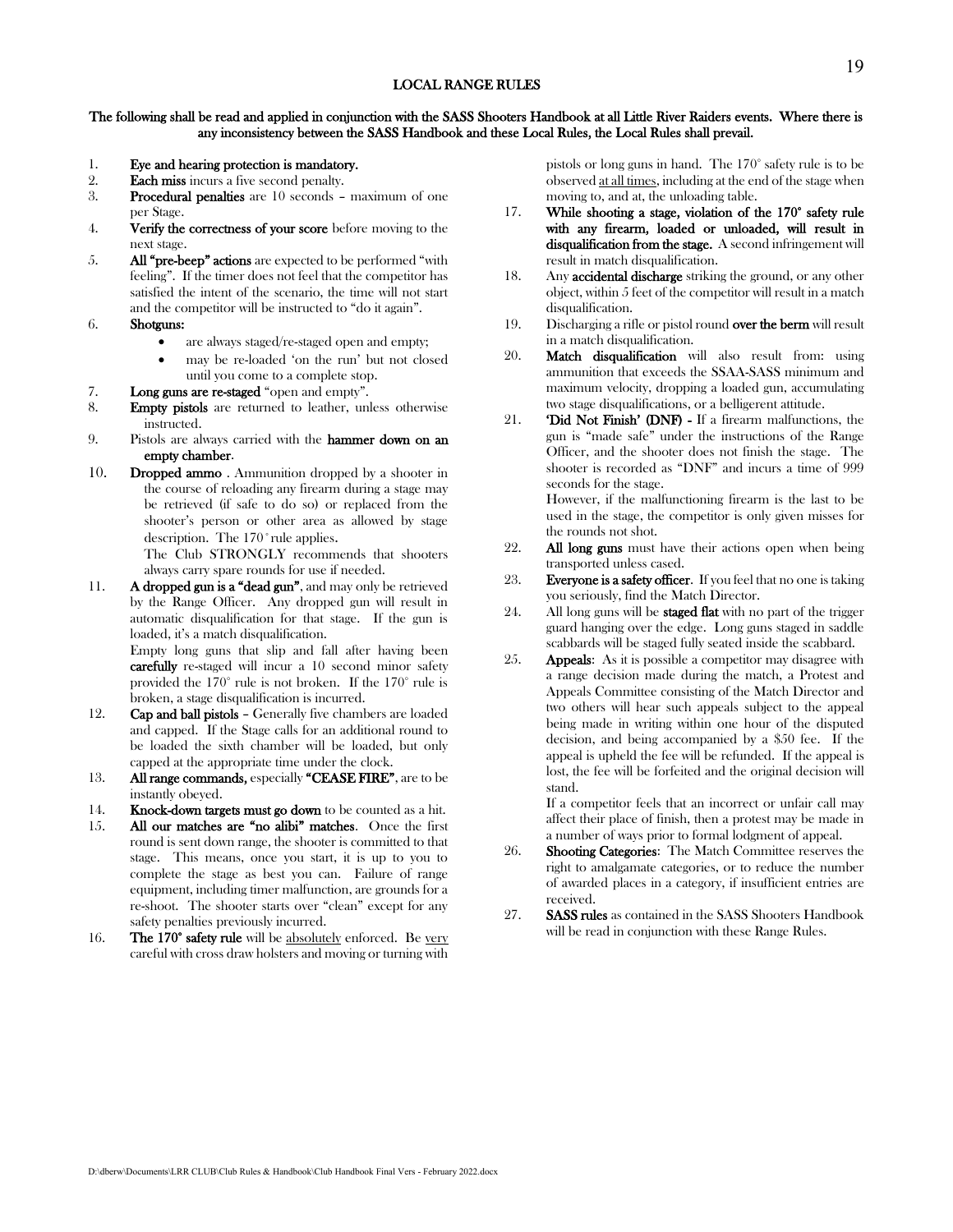#### $MISS"$  5 sec

Rifle, revolver, and shotgun targets must be engaged with the appropriate type of firearm. A "miss" is defined as the failure to hit the appropriate target with the appropriate type firearm.

- Each missed target is a "miss"
- Each unfired round is a "miss"
- Each target hit with an incorrect firearm, either intentionally or by mistake is a "miss".

#### A miss cannot cause a procedural

#### "PROCEDURAL" 10 sec

Any unintentional procedural errors caused by a "brain fade", confusion, ignorance, or mistakes.

(Only one "procedural" can be applied per stage) "Procedurals" include:

- Failure to attempt to fire a firearm;
- Failure to attempt a prop or stage maneuver;
- Shooting targets in an order other than as required by the stage description;
- Engaging the stage (firearms, targets, or maneuvers) in an order other than as required by the stage description;
- Failure to adhere to the guidelines of the category in which you are competing;
- Firing any firearm from a position other than as required by the stage description.

Accommodations are always allowed for those unable to comply with specific stage procedures due to physical limitations with no procedural penalties assessed.

### "MINOR SAFETY" 10 sec

Performing an unsafe act deemed to be 'minor'.

- Not leaving a long gun action open;
- Leaving empty or live rounds in magazine or carrier of the long gun in which it was loaded;
- Loading more than the correct number of rounds in a firearm;
- Not returning revolvers to leather unless otherwise specified;
- Carefully placed open, empty long guns that slip and fall (do not break the 170° safety rule or sweep anyone);

#### FAILURE TO ENGAGE / SPIRIT OF THE GAME 30-Second Penalty

- Willfully shooting a stage other than the way it was intended in order to gain a competitive advantage;
- Shooting ammunition that does not meet the power factor or minimum velocity. The penalty is applied for each stage a competitor is checked and their ammunition is found not to meet the power factor or minimum velocity
- NOTE: Two Spirit of the Game penalties will result in Match Disqualification.

Stage Disqualification (score 999.00) incurred for:

- Any dropped unloaded gun on the firing line (between the loading table and unloading table);
- Carelessly placed long guns that slip and fall (whether or not they break the 170° safety rule);
- A discharge striking anything five to ten feet from the shooter;
- Violation of the 170° safety rule/failure to manage appropriate muzzle control;
- Returning a revolver to leather with hammer not fully down on spent round or empty cylinder;
- A cocked revolver leaving the shooters' hand;
- A live round left in the chamber of a long gun;
- Second offence, in the same match, for failure to adhere to the guidelines of the category in which the shooter is competing;
- Changing location with a live round under a cocked hammer or a gun with the hammer down on a live round;
- Unsafe firearm handling, such as "fanning";
- Loading at other than the designated loading position or firing line;
- Use of an illegal or illegally modified firearm;
- Use of illegal items;
- Holstering or staging a revolver with the hammer down on a live round;
- Sweeping anyone with an unloaded firearm;
- Failure to adhere to loading and unloading procedures;
- Dry firing at the loading table;
- De-cocking a revolver, rifle or hammered shotgun with a live round under the hammer.

### MATCH DISQUALIFICATION

- Two accumulated Stage Disqualifications or two Spirit of the Game assessments;
- Belligerent attitude / Un-sportsman-like conduct;
- Shooting under the influence of alcohol. prescription, or other medication that may impair the shooters' physical or mental abilities;
- Shooting illegal ammunition. This includes ammunition that exceeds the maximum velocity and shotgun shells that have been bottle-neck resized or ringed. This does not include ammunition that does not meet the power factor.
- Dropping a loaded firearm;
- Any discharge that hits the ground or stage prop less than five feet from the shooter, any discharge at the loading or unloading areas, or discharge that is deemed unsafe;
- Sweeping anyone with a loaded firearm;
- Third offence, in the same match, for failure to adhere to guidelines of the category in which the shooter is competing;
- Interpersonal conflicts.

### ILLEGAL ITEMS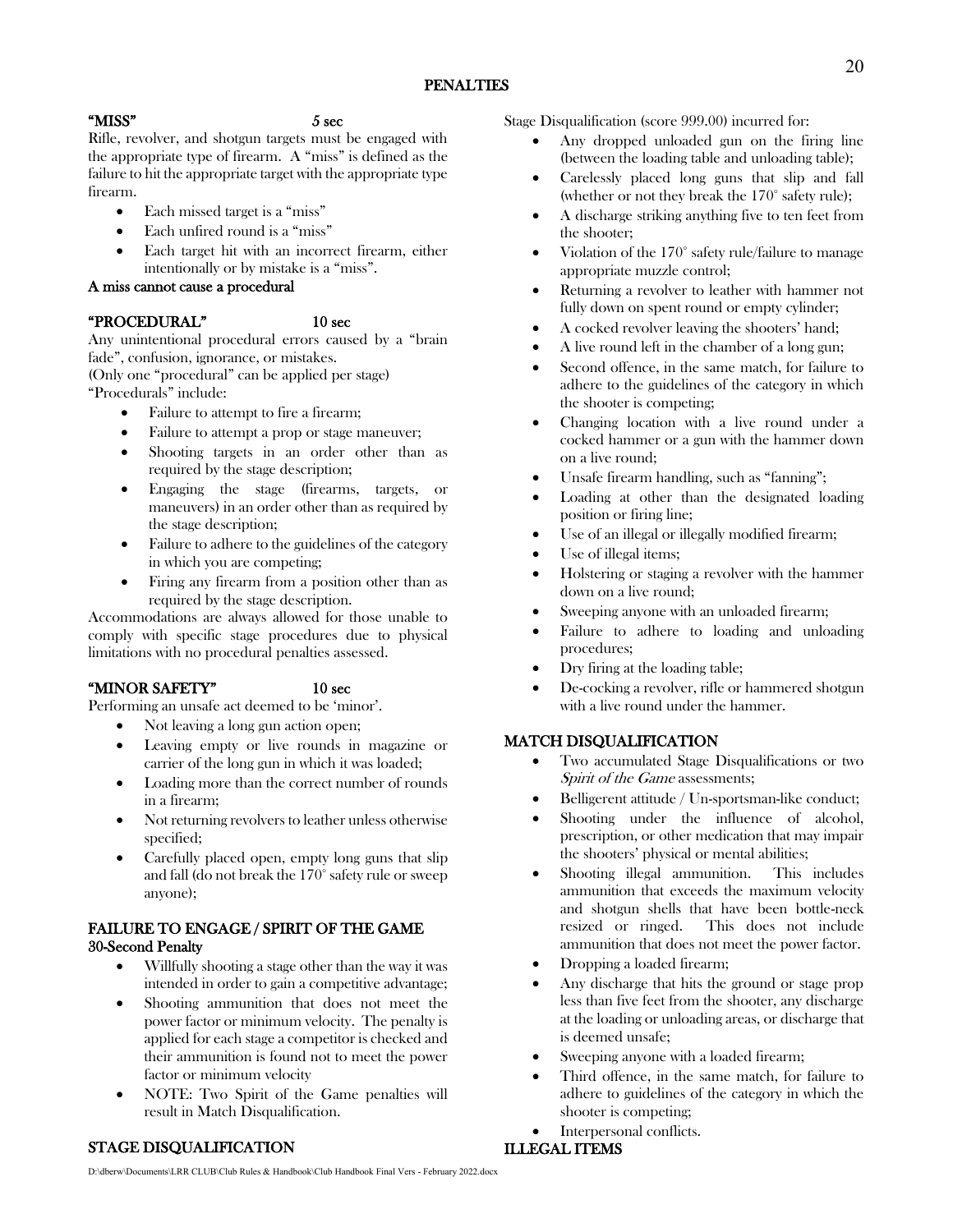#### Stage Disqualification incurred for use of 'illegal" items.

The following are examples of SASS "illegal" items. The current version of the SASS Shooters Handbook should always be used as an additional reference for illegal items. The use or presence of any outlawed item is a Stage Disqualification.

- Shotgun belts not worn just above the pistol belt or touching the belly button;
- Holsters departing from the vertical by more than 30° when worn;
- Two main match revolvers worn on the same side of the body;
- Loading during the stage from bandoleers that are tied down in any manner;
- Modern shooting gloves;
- Short sleeve shirts (male competitors only);
- Modern feathered cowboy hats;
- Designer jeans;
- Ball caps;
- Tennis, running, jogging, aerobic or other modern athletic shoes, combat boots;
- Clothing displaying manufacturer's or sponsor's logos
- Nylon, plastic or Velcro accoutrements,
- Wearing a shotgun slide on a shotgun belt.